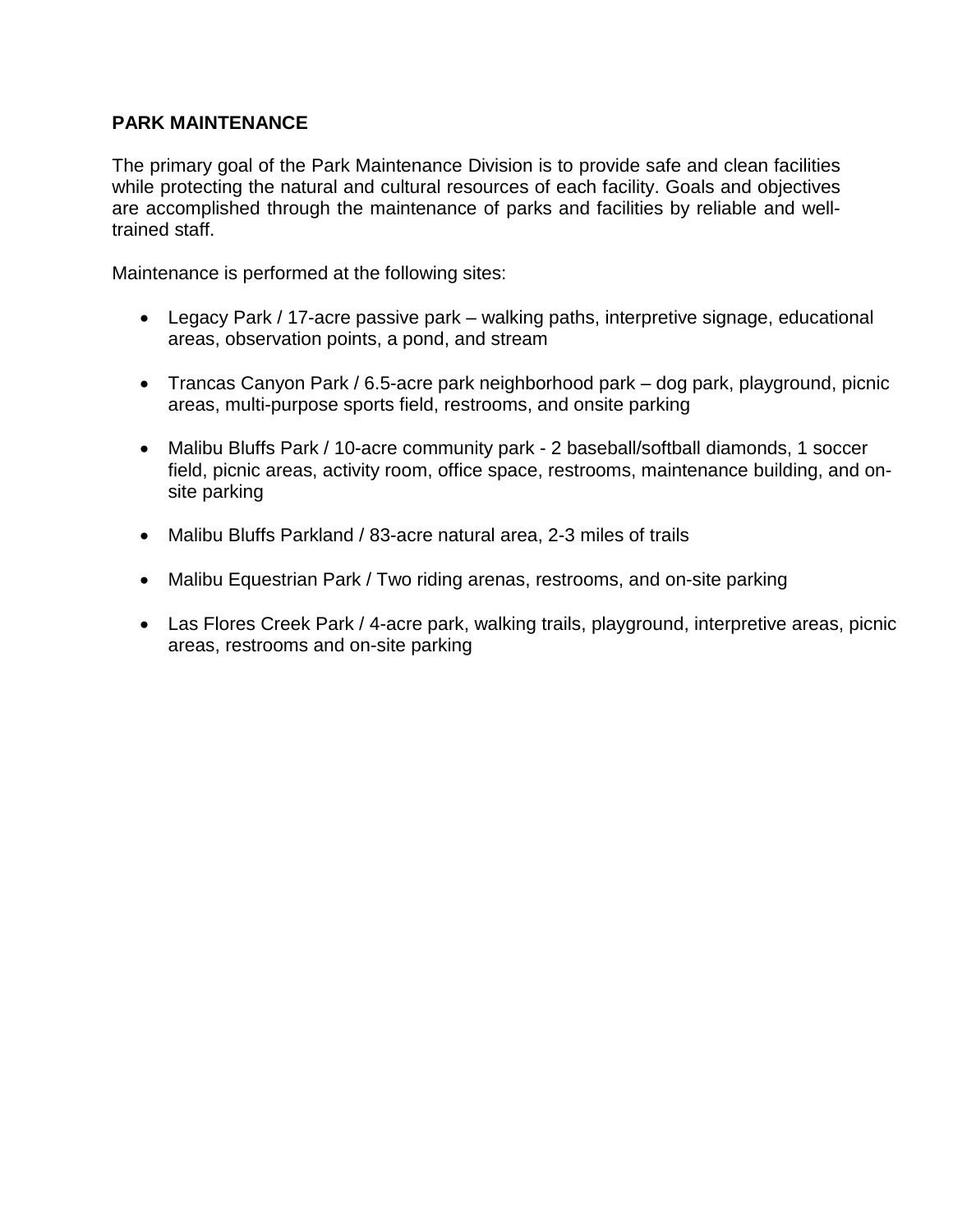# **PARK MAINTENANCE SCOPE OF WORK**

# 1. **GENERAL SPECIFICATIONS**

#### 1.1 Statement of Work

The contractor shall provide skilled landscape maintenance personnel, materials, tools, equipment, and transportation to perform landscape maintenance services at public properties under the jurisdiction of the City of Malibu's Parks & Recreation Department. The Contractor shall be responsible for supplying all supplies and equipment, which are required in connection with the services to be performed under contract. All materials are subject to the approval of the City's Parks & Recreation Director.

## 1.2 Contract Time

The contract shall be for a three-year period with an option for three one-year additional terms, for a maximum total contract length of six years. The City upon thirty (30) days' written notice may cancel the contract. The contractor may also cancel the contract with the City upon thirty (30) days' written notice.

## 1.3 Additions/Deletions

The City reserves the right to add or delete properties at any time during the life of the contract or resulting extensions, with ten (10) days' written notice to the contractor. Additions shall be added at the contract rate for comparable properties under contract. If there are no comparable properties, the price shall be negotiated by the City with the contractor. If the request for additional work begins during a billing cycle, the payment shall be prorated for the month in which work commenced.

#### 1.4 Hourly Rate/Certified Payroll

The provisions of the California Labor Code will be incorporated in and govern this contract. The successful contractor will be required to pay not less than the general prevailing rate of per diem wages as determined by the Department of Industrial Relations, copies of which are on file in the office of the Agency and will be made available upon request.

#### 1.5 Progress Payments

- a. The contractor will be paid only for each location maintained as verified by the City.
- b. The contractor is required to perform scheduled maintenance operations specified in the contract document. Failure on the part of the contractor to perform any such maintenance operations will result in the progress payment deductions equivalent to the product resulting from the multiplication of the units (or subunits) by property site quoted by the contractor times the number of working days of failed performance.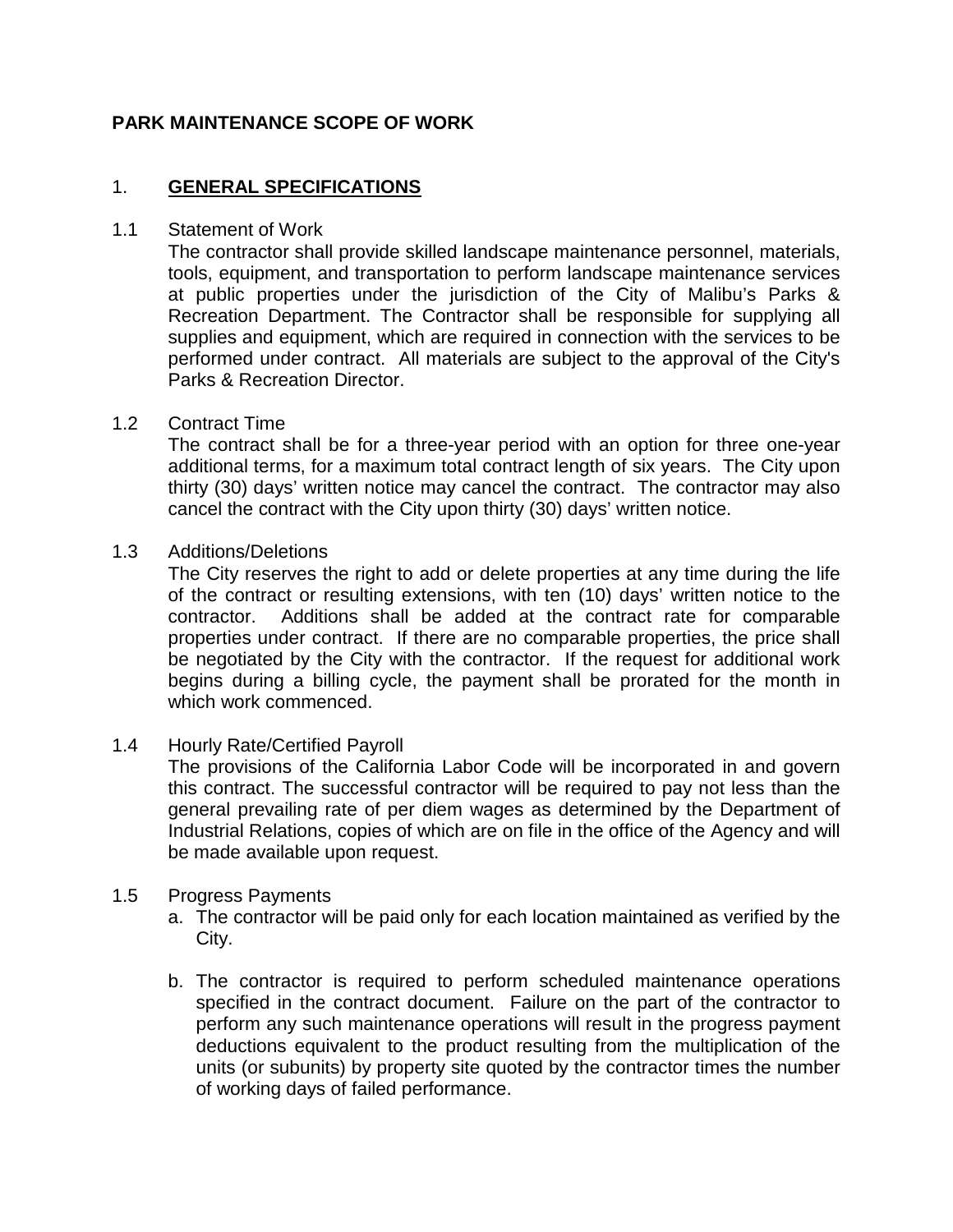- c. The City's contract administrators will notify the contractor's crew supervisor of failure to perform any required operation. This notification will be in writing and will indicate the operation not performed, along with the location, time, dates, property site, square footage, and amount to be deducted from the upcoming progress payment.
- d. All progress payments will be for work performed as adjusted to reflect deductions for failure to perform as specified.
- 1.7 Landscape Crew Personnel Rejection/Replacement The City reserves the right to reject any landscape crew personnel or supervisor of the contractor's work force. It shall be the contractor's responsibility to replace such rejected workers in a manner that will not affect the execution of the contract responsibilities as specified in the contract document.
- 1.8 Work Force/Schedule/Shift/Manpower
	- a. The work force shall consist of company skilled landscape maintenance personnel and include any subcontractors. The contractor's crew(s) shall be under the supervision of a contractor-designated Landscape Maintenance Lead Worker. The designated Lead Worker shall have the ability to communicate with City staff in English. In the event of the absence of the regular Lead Worker, it will be the responsibility of the contractor to designate an acting Lead Worker to oversee the crew while performing the maintenance operations specified by the contract. The contractor must notify the City of any such designation before the beginning of any shift by contacting the City's contract administrator at (310) 456-2489 ext 225.
	- b. The City reserves the right to change the work hours and shift schedule. The contractor shall be notified at least one (1) full week prior to such changes.
	- c. The City will not recognize any holidays as paid holidays for the contractor employees.
	- d. Identification of Vehicles All vehicles and equipment utilized in connection with the contract shall be visibly marked with company identification.
	- e. All employees must be at least eighteen (18) years of age thoroughly trained and qualified in the work assigned to them. All employees must be able to follow directions. Employees must also be physically capable of the duties assigned to them, including lifting/moving heavy items, climbing ladders, etc.
	- f. Contractor shall provide uniforms to the employees who are assigned to do the work on the contract, so that the contractor's employees may be easily identified. Uniforms shall bear the employee's name and the company's name and/or logo and shall present a professional appearance.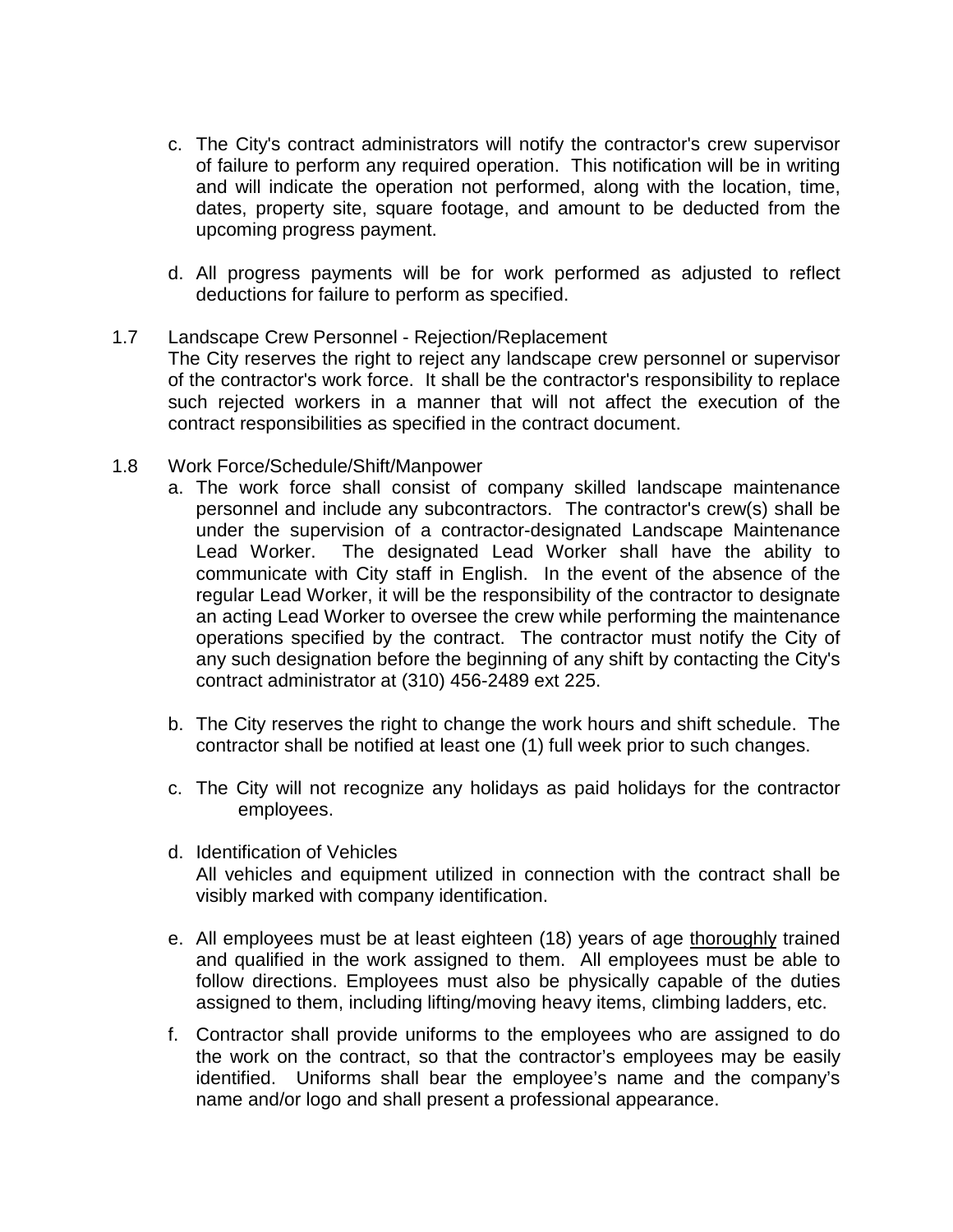- g. Contractor(s) may not allow on City premises any person who is not an employee or principal with the company and currently on duty.
- 1.9 Landscape Maintenance Program Level of Service
	- a. The City shall regulate precisely the service level desired.
	- b. The City shall have absolute control over landscape maintenance program direction and execution.
- 1.10 Labor Strike
	- a. The contractor shall be responsible for its own labor relations with any trade or union representative among its employees and shall negotiate and be responsible for adjusting all of the disputes between itself and its employees or any union representing such employees. Whenever the contractor has knowledge that any actual or potential labor dispute is delaying or threatens to delay the timely performance of the services, the contractor shall immediately give written notice thereof to the City.
	- b. It shall be the contractor's responsibility to provide continuous maintenance services, without interruption, to all locations specified herein. In the event of a labor strike, the contractor shall provide other means, at contractor's cost, to provide continuous and comparable service. Failure to do so will cause the City to take whatever action is necessary to provide the service, with any cost above and beyond the contractor normal rates (which will be deducted from the contractor's progress payment) to the City being borne by the contractor.

## 1.11 Subcontractor/Assignment of Contract

The contractor shall not subcontract any portion of this contract or any additions made to the contract without first receiving approval from the City. All persons engaged in landscape maintenance work shall be considered employees of the contractor, with the supervisor being directly responsible for their work. The contract may not be assigned to another owner or entity without City approval.

- 1.12 Duties and Responsibilities
	- a. The City's Parks & Recreation Director or its designated representative(s) will act as the contract administrator and will manage, coordinate, and administer the contract and verify completion of all maintenance operations specified in the contract document. He will also provide written notice of failure to perform the contract and indicate the amount to be deducted from the forthcoming progress payment.
	- c. The Contractor's Lead Worker/Supervisor is responsible for the execution of the maintenance operations specified herein. He represents the contractor and is responsible for the supervision of the contractor's employees while they are performing the landscape maintenance service.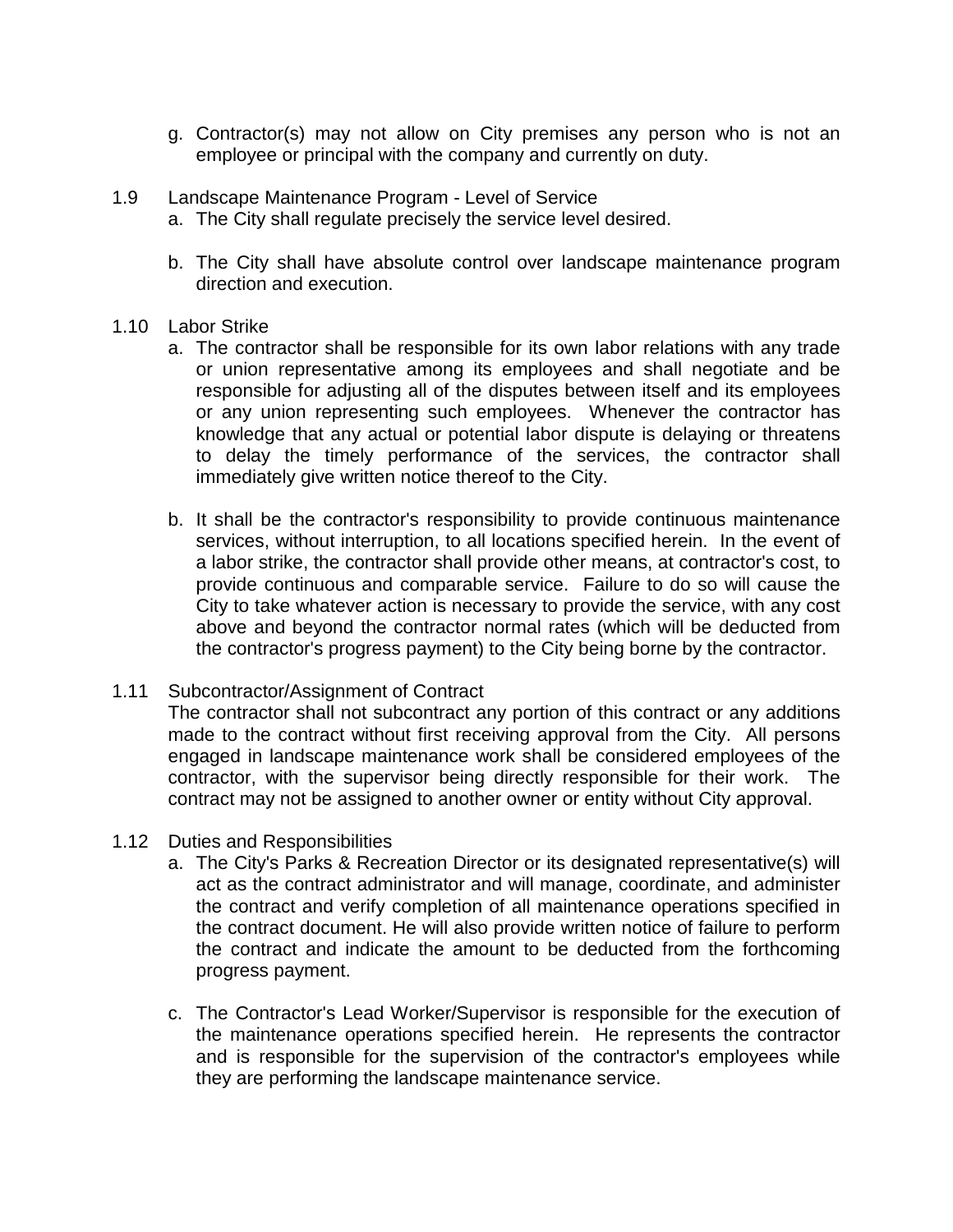## 1.13 Quality of Work

All work shall be performed in accordance with the best maintenance, safety practices and standards of cleanliness. The City shall inspect the work performed by the contractor and approve or reject the work and materials used. Failure on the part of the contractor to correct poor workmanship or substandard performance will result in the initiation of a written notice of failure to perform and/or cancellation of contract.

## 1.14 Scope

It is the intent of the scope of work to include all maintenance services, materials, supplies, tools, and equipment and transportation necessary to maintain all portions of the property specified in the contract. It is understood and agreed that only the highest possible industry standards of landscape maintenance will be accepted and shall be consistently maintained.

## 1.16 Disclosure of Information

- a. The contractor agrees that it will not during or after the term of this contract disclose any proprietary information or confidential business information of the City, including but not limited to its costs, charges, operating procedures, or methods of doing business to any person, firm, corporation, association, or other entity or to the general public for any reason or purpose whatsoever, without the prior written consent of the City. Such confidential or proprietary information received by the contractor shall be used by it exclusively in connection with the performance of the services.
- b. The contractor shall not issue or release for publication any articles, advertising or publicity matters relating to the services performed by the contractor hereunder or mentioning or implying the name of the City or its respective personnel, without the prior written consent of the City.

## 1.17 Energy Conservation/Recycled Goods Usage The contractor shall comply with all energy conservation and recycling practices of the City.

- 1.18 Employee Food Service The contractor shall not be allowed to bring on to the City's property any food or beverage catering trucks, vending machines, or other serving facilities without prior written authorization from the contract administrator.
- 1.19 Key Control
	- a. The contractor shall adequately secure the keys, other entry devices, and codes provided by the City. The contractor shall maintain a record of the key numbers issued to its employees.
	- b. The contractor shall not duplicate and shall not allow such items to be duplicated or removed from the site of the services.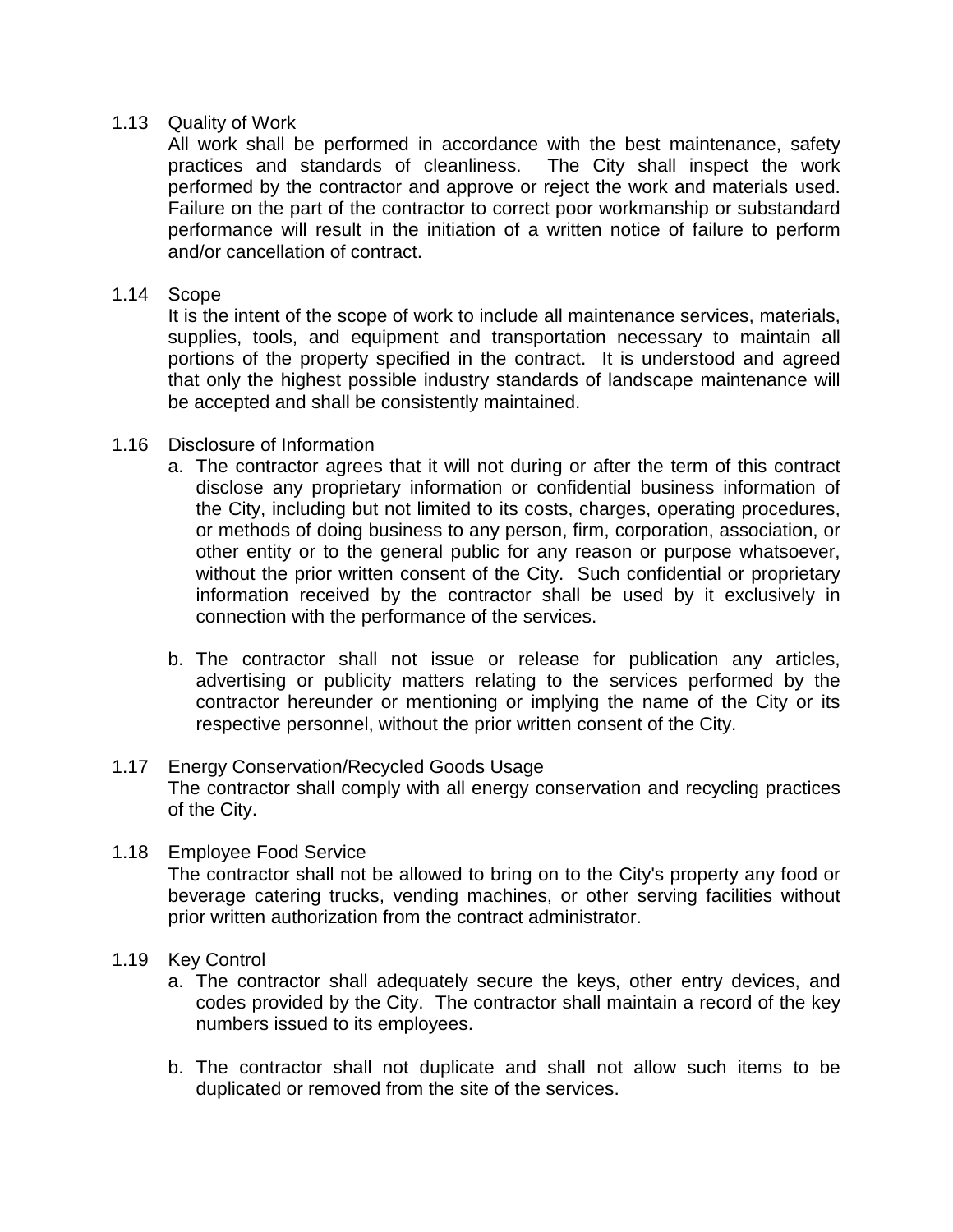- c. The contractor shall immediately report any such item, which becomes lost, missing, broken, or stolen to the contract administrator. Should the contractor lose or have stolen any keys issued to the contractor by the City, the cost of changing locks, keys, or other devices will be deducted from the contractor's invoice to the City for work performed under this contract.
- d. The contractor shall physically present all keys and other entry devices for verification upon request of the contract administrators.

# 2. **FACILITY DESCRIPTIONS**

Malibu Bluffs Park - 24250 Pacific Coast Highway / ten-acre community park that includes two baseball fields, multi-use sports field (300x150 ft.), three playground areas, three picnic areas, community center building, restrooms (3 sets), parking lot, sidewalks, six acres of turf area, native vegetation, and landscaped areas adjacent to the community center building and parking lot.

Malibu Equestrian Park - 6225 Merritt Drive / park is made up of two riding arenas, picnic area, restroom building, riding trails, asphalt and decomposed granite parking lot, native vegetation (xeriscape), and no irrigation.

Malibu Bluffs Parkland – 24250 Pacific Coast Highway / 83 acre open space area with 2-3 miles of trails, native vegetation (xeriscape).

Trancas Canyon Park – 6050 Trancas Canyon Road / 6 ½ acre neighborhood park contains an access road, vehicle parking, playground, decomposed granite dog park, restroom building, picnic shelter, full irrigation system, native vegetation and 1 ¼ acres of turf.

Las Flores Creek Park - 3805 Las Flores Creek Road / 4 acre neighborhood park situated along Las Flores Creek with walking paths, restroom building, picnic areas, playground, full irrigation system, with native vegetation (xeriscape).

Legacy Park / 23500 Civic Center Way - 15 acre park made up of native vegetation (xeriscape), full irrigation system, and pedestrian walkways.

Median Strips - John Tyler Ave and Pacific Coast Highway, Malibu Canyon Rd and Civic Center Way

## 3. **CHANGE ORDERS**

3.1 The City may, on occasion, without invalidating the contract, modify the contract by adding, deleting or changing areas to the contract; by adding, deleting or changing usage or space; by adding, deleting or changing routine services; by deleting or changing specifications. All such changes shall be ordered by means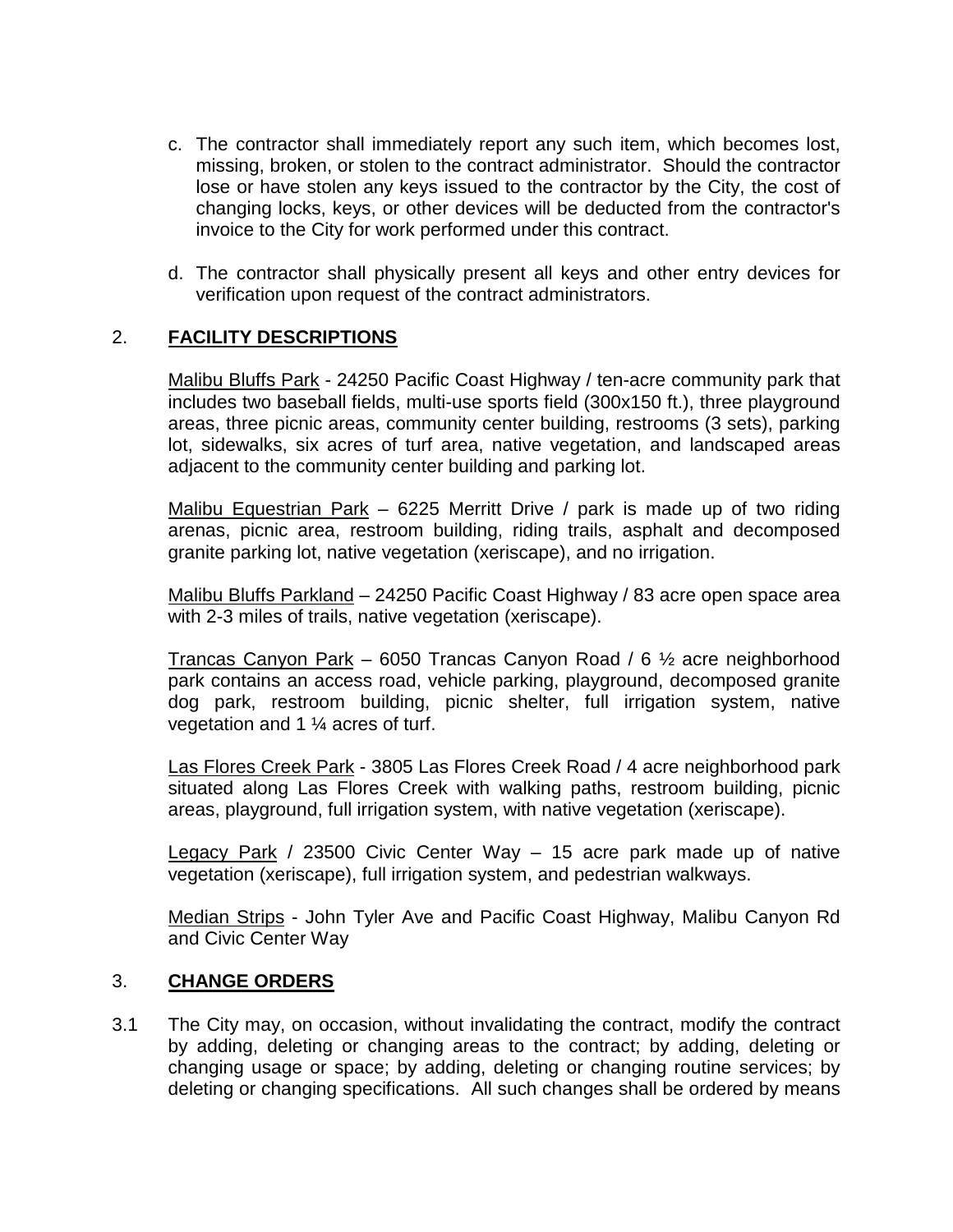of a written change order. The City and the contractor shall agree upon any changes in the compensation to the contractor resulting from such change orders.

# 4. **CONTRACT ADMINISTRATORS**

- 4.1 The City shall designate the Parks & Recreation Director or its designated representative as contract administrator who shall act on behalf of the City with respect to all aspects of this contract.
- 4.2 The administration of this contract is vested wholly in the contract administrator. The contract administrator shall have complete authority to require the contractor to comply with all provisions of this contract. The contractor shall strictly and promptly follow the instructions of the contract administrator in every case. The contract administrator's decision upon all questions, claims, and disputes will be final and conclusive upon the parties of the contract. The contract administrator shall exercise any discretionary authority in a reasonable manner.
- 4.3 The contractor shall provide the contract administrator free and easy access to inspect and measure the manner and progress of the services at all times and to inspect the types and quantities of tools, equipment, chemicals, supplies and all other materials used in the performance of the services. It is agreed that such inspection and measurement is not for the purpose of controlling or directing the services or employees of the contractor, but to assure that all services meet the requirements of the contract.
- 4.4 The contract administrator shall decide any and all questions which may arise as to conformance of and acceptability of tools, equipment, chemicals, supplies, and all other materials and methods and procedures used in the performance of the services with regard to the requirements included herein. The contract administrators shall decide all questions which may arise as to the interpretation of the contract documents relative to the services and the fulfillment of the contract on the part of the contractor.
- 4.5 The contract administrator will determine the amount and quality of the several kinds of services performed and material furnished which are to be paid for under this contract.
- 4.6 The contract administrator shall have the authority to require the contractor to make temporary changes in the assignment of routine services, tasks and task frequencies if such changes do not affect the unit prices. Such temporary changes shall not affect the amount of payment to the contractor.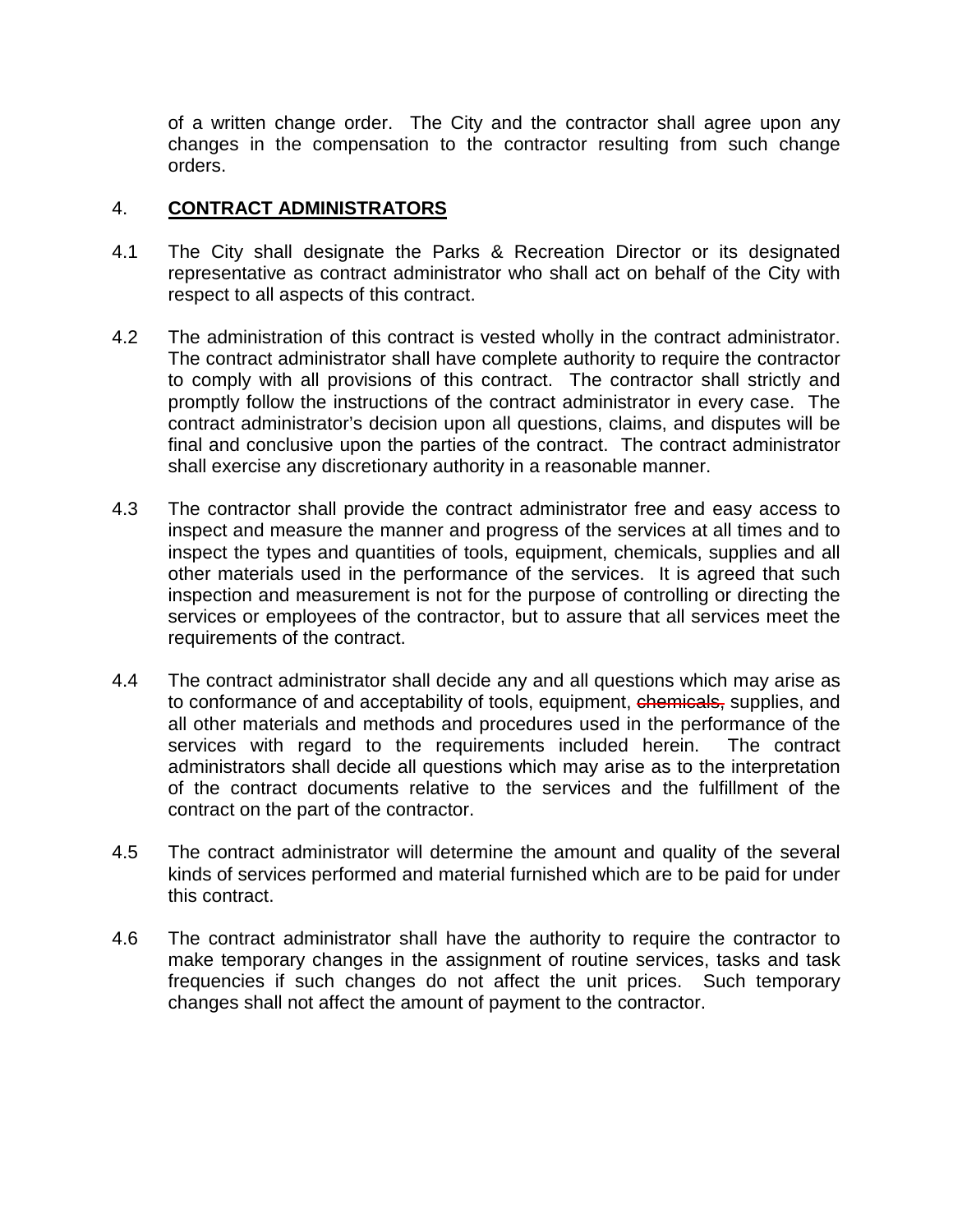# **5 OBLIGATIONS, WORKMANSHIP, SUPERVISION AND DAMAGE**

- 5.1 Contractors must provide and/or currently possess the following prior to submitting proposal. Proposal: Contractors' State License, 24-hour answering service, central office/yard, two-way communication, references from clients with similar landscape maintenance projects, including at least three years' experience in park and median landscape maintenance.
- 5.2 All contractors' maintenance workers must wear company uniform. Uniforms (including orange shirts/vests) must clearly identify the company's name. Exception: All employees working on median strips must wear O.S.H.A. approved vests with Scotchlite reflective striping.
- 5.3 The contractor shall give his personal supervision to the work or have a competent supervisor on the job site at all times during progress of the work, with authority to act for him, be responsible for adherence to specifications and be available for consultation with the City's representative.
- 5.4 All work shall meet with the approval of the City of Malibu Parks & Recreation Department. There shall be a weekly written report of completion of work at each site, submitted to the City representative at the end of each week.

Any specific problem area which does not meet the conditions of the specifications set forth herein shall be called to the attention of the contractor; and if not corrected, payments to the contractor will not be made or will be prorated until condition is corrected in a satisfactory manner as set forth in the specifications. The contractor will not receive payment when work is not performed.

- 5.5 The contractor shall provide a work force, vehicles and equipment sufficient to complete the work as it is specified.
- 5.6 The contractor shall provide proper traffic control at all times while working on public right of ways as prescribed in the WATCH handbook (Work Area Traffic Control Handbook) latest edition and as approved by the Director of Public Works.
- 5.7 The contractor will report without delay, damage to City equipment or property and shall be held responsible for the correction or replacement of any said damage caused by his act hereunder.
- 5.8 Plant materials that are destroyed by vandalism, private construction or by City forces shall be the responsibility of the City of Malibu.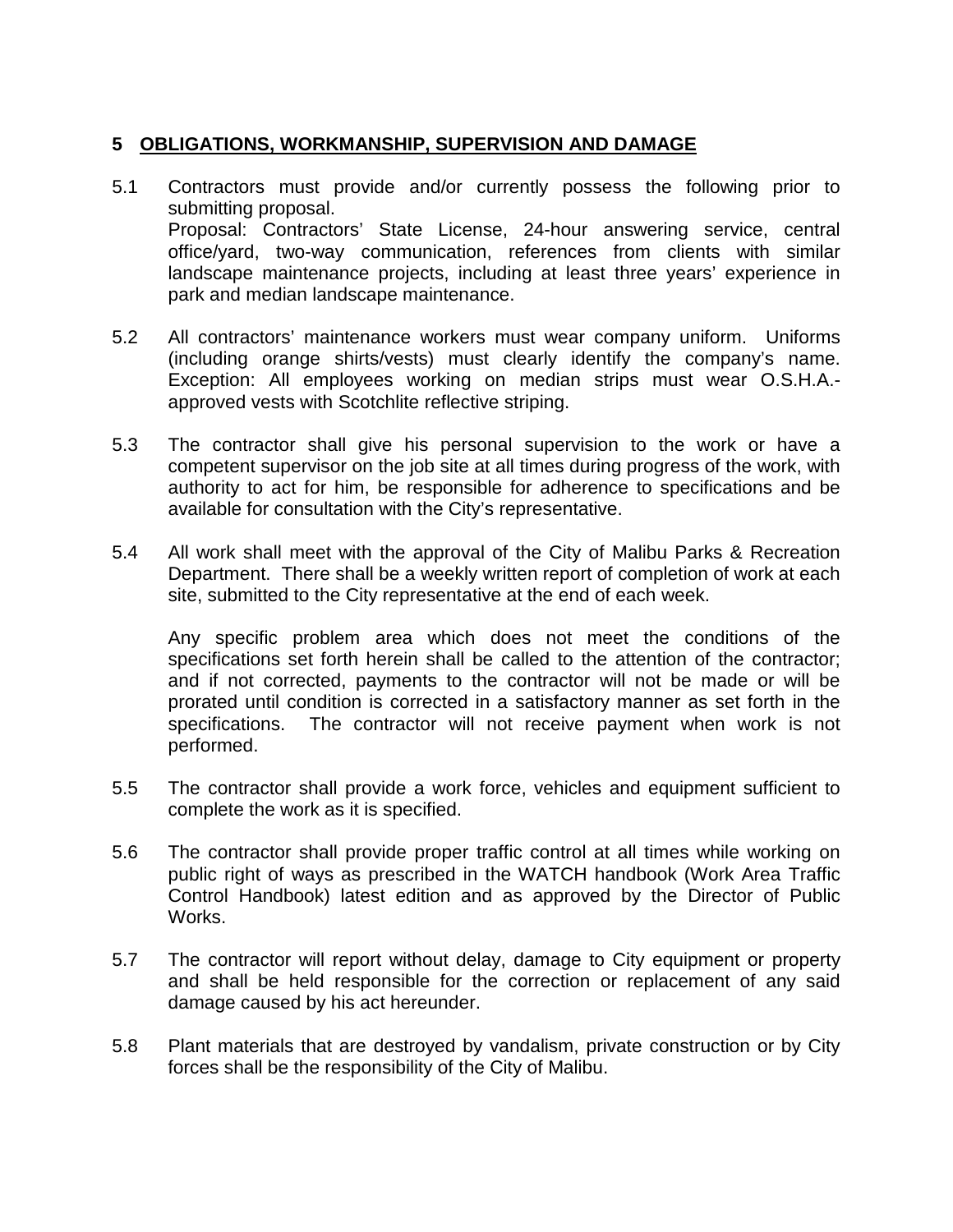5.9 All workmanship and craftsmanship must be of high quality and meet with the approval of the representatives assigned by the City of Malibu.

## **6 IRRIGATION**

- 6.1 The City Maintenance Worker is responsible for programming the automatic irrigation controllers.
- 6.2 The City of Malibu shall repair all automatic controller clocks when they malfunction, and pay for all necessary irrigation materials, excluding tools.
- 6.2 The contractor shall repair any damaged sprinkler heads, nozzles, swing arms, fittings, risers, lateral lines and quick couplers, resulting from routine wear, defective parts, mower damage, etc, and shall routinely clean out sprinkler heads and lines to keep them in good operating condition at all times. All labor shall be at no cost to the City. All necessary materials for repairs, excluding tools, shall be paid for by the City
- 6.4 Repairs to the irrigation system mainline pipes, solenoids, valve wiring and valves resulting from normal wear, vandalism or damage by other means, with the exception of contract maintenance negligence, shall be the responsibility of the City.
- 6.5 Irrigation water shall be carefully applied and in quantities required by the different plant species, time of the year, and other basic environmental factors. The effect of the watering program shall be checked once a week by the contractor.
- 6.6 Automatic irrigation shall take place at night or early morning hours only.
- 6.7 Sprinkler heads must be unobstructed from grass, soil or other matter that prohibits the proper water spray; herbicides may not be used around heads to prohibit grass growth. Contractor shall be responsible for making all adjustments to sprinklers including height, arc and angle of sprinklers, risers as necessary to compensate for growth of plant material, thatch build up etc.
- 6.8 Where the installed sprinkler system does not cover or water an area adequately, the contractor shall provide his own sprinklers and hoses to adequately water the area.
- 6.9 Watering shall be controlled to avoid excessive drainage on sidewalks, streets and play areas, creating a hazard and wasted water. Areas referred to as "slope" will require special attention due to severe grades and watering difficulties.
- 6.10 Any areas that have manual watering systems must be watered as needed to keep plant material in healthy condition. Automatic irrigation controllers will be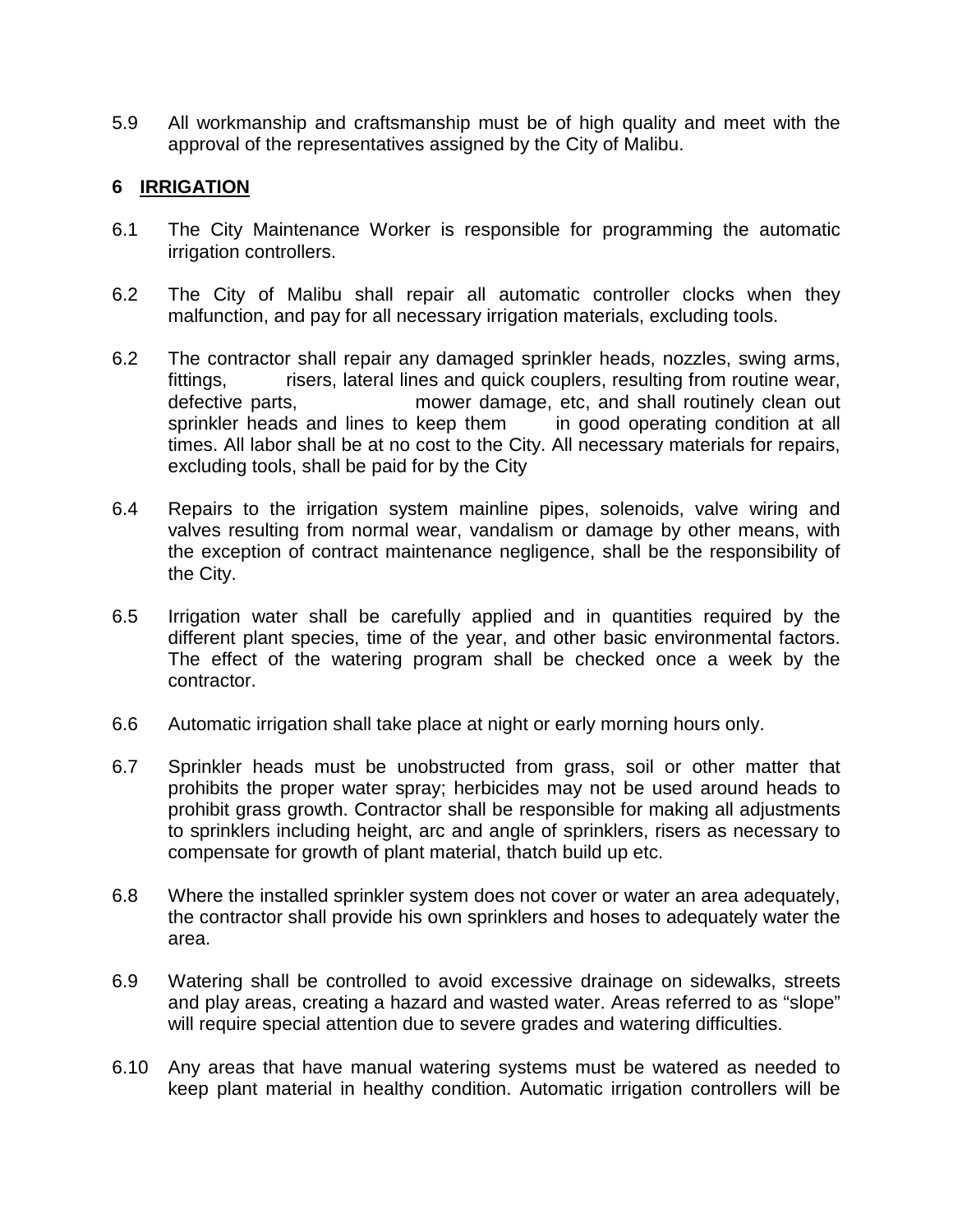kept locked at all times. The Park Supervisor and assigned City staff will have master keys to all controllers

- 6.11 If irrigation system is inoperative for whatever reason, the contractor MUST water the areas with manual sprinklers and hoses.
- 6.12 The contractor shall perform field observations and provide status reports to the Park Supervisor. Specifically, the contractor shall notify the City in writing of the condition of the landscape area and irrigation system by station valve number and controller, as assigned by the Park Supervisor. The irrigation system must be visually monitored a minimum of once a week to ensure the system operates at an optimum level of efficiency.

## **Materials**

- 1. All irrigation replacement parts and materials must be equal to or better than manufacturers' original equipment, unless City representative approves a substitute in writing.
- 2. Contractor shall maintain an adequate inventory of medium and high usage stock items for repair of the irrigation system.
- 3. Contractor shall implement repairs in accordance with manufacturer's warranties. Payments will not be made for repairs on equipment covered by manufacturer's warranty.
- 4. Calculation of cost of material for work shall be the wholesale cost of material including but not to exceed a 15% markup for overhead costs and profit.
- 5. All materials are to be new and identical to existing materials, unless otherwise directed by the City representative.
- 6. The City reserves the right to purchase materials directly and make available to the Contractor.

#### 7 **HARDSCAPE AND BUILDINGS**

7.1 All walkways, parking lots and hardscaping will be swept or blown clear of dust, dirt and plant matter and litter picked up daily or as required by the City representative. Sweeping should coincide with mowing and edging activities. Broken or uneven walkways shall be the responsibility of the City, except in the case of walkways damaged by negligence or abuse by the Contractor. In the event of Contractor related damage to walkways or other hardscape features, it will be the decision of the Director whether the Contractor will complete the repair of if the City will complete the repair and reduce the Contractor's payment accordingly. All walkways will be cleaned with a high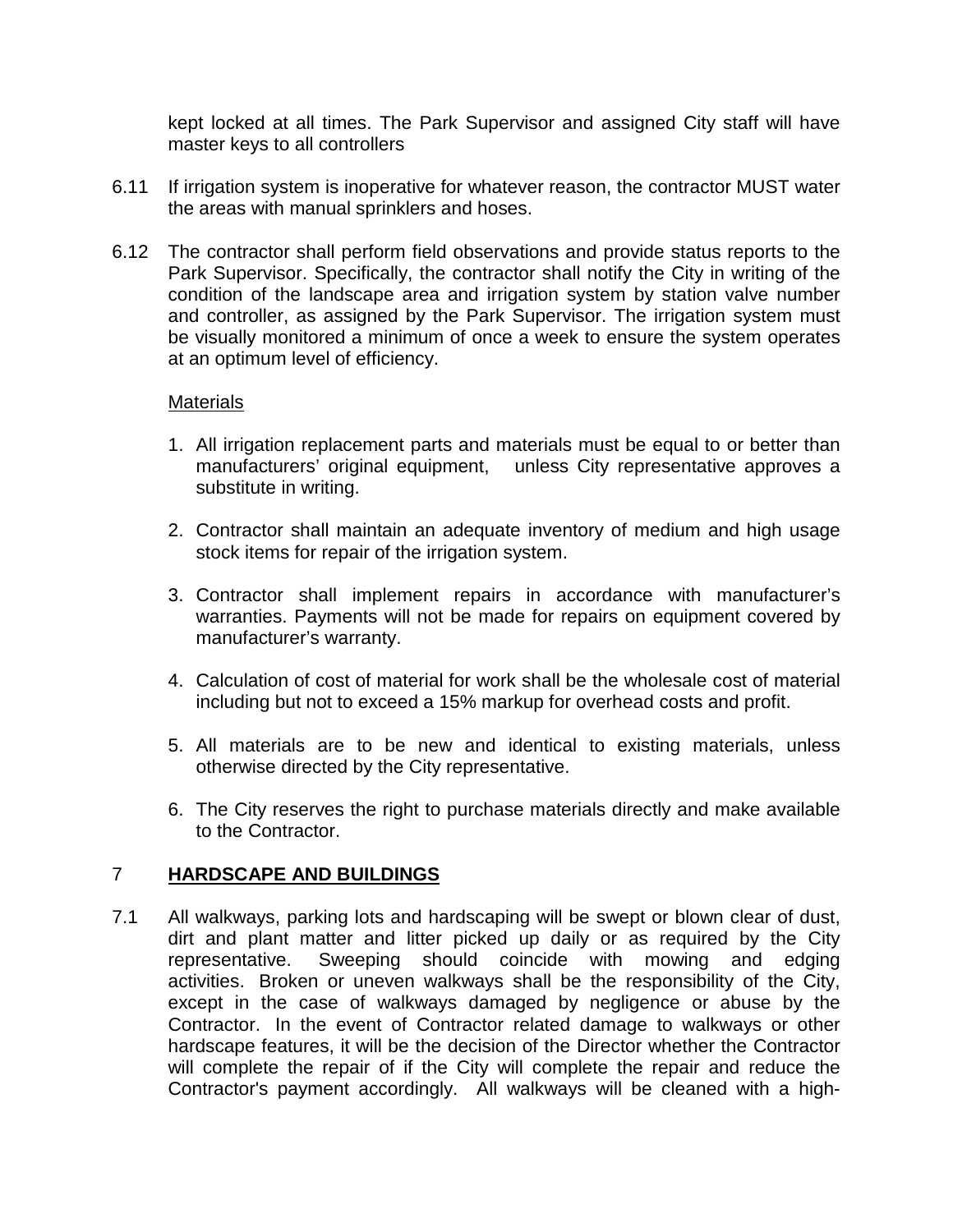pressure washer as scheduled by Park Supervisor. Gas powered leaf blowers are not allowed by City ordinance.

- 7.2 Maintain drainage courses and drains within park boundaries. Remove dirt, debris, litter and vegetation as necessary to allow unrestricted water flow. Missing or damaged grates shall be reported to City's Park Supervisor immediately.
- 7.3 Exterior building maintenance Walls, doors, windows, lighting fixtures, signs, will be maintained in a clean and operating manner. Unpainted walls sidewalks, benches, picnic table and playground areas, shall be inspected daily and maintained in a neat, clean, and safe condition at all times. Areas shall be cleaned with a high-pressure washer once per week or as required by the City representative. Lubrication of locks and hinges, replacement of bulbs and repairs due to no fault of the contractor will be the responsibility of the City.

## 8 **AERATION AND FERTILIZATION**

- 8.1 Soil and turf tissue analysis for all City parks shall be performed annually by a licensed laboratory and presented to the Park Supervisor. The analysis should include recommendations for action. For soils consideration the following should include in the analysis pH, Macro/Micro Nutrients, Sodium and Salts, Organic Materials, Nitrogen/Phosphorous/Potassium (N/P/K), Magnesium (Mg<sup>++</sup>) ratio to Calcium (Ca<sup>++</sup>) for infiltration rates, and Cation Exchange Capacity. For the tissue analysis the following tests should be included: deficient and excessive amounts of macro and micro elements, consideration of parts per million Aluminum (Al), Consideration of the parts per million of Iron  $(Fe_2^{++(+)})$ , Consideration of the parts per million Boron (B), Results of the test will determine the fertilization rates and may direct changes in other maintenance practices such as irrigation, mowing and aeration.
- 8.2 The Contractor will provide for aeration as needed in preparation for fertilization and renovation.
- 8.3 All turf areas are to be fertilized as recommended by the soil and turf tissue test. **Fertilizer will be applied by the contractor as often as required by the City Park Supervisor to maintain a healthy condition and deep green color at all times.** All fertilizer will be a City approved organic material. Substitute fertilizer must be in the appropriate form (granular, homogenized, and dust free) and approved in writing by Park Supervisor. An annual schedule will be set and confirmation will be made with the Contract Administrator at least one (1) week prior to the exact date of fertilization. The fertilization schedule will coincide with the aeration/cultivation schedule as applicable. A record of fertilizations including types, application rates and dates will be maintained by the contractor and presented to the Contract Administrator as requested.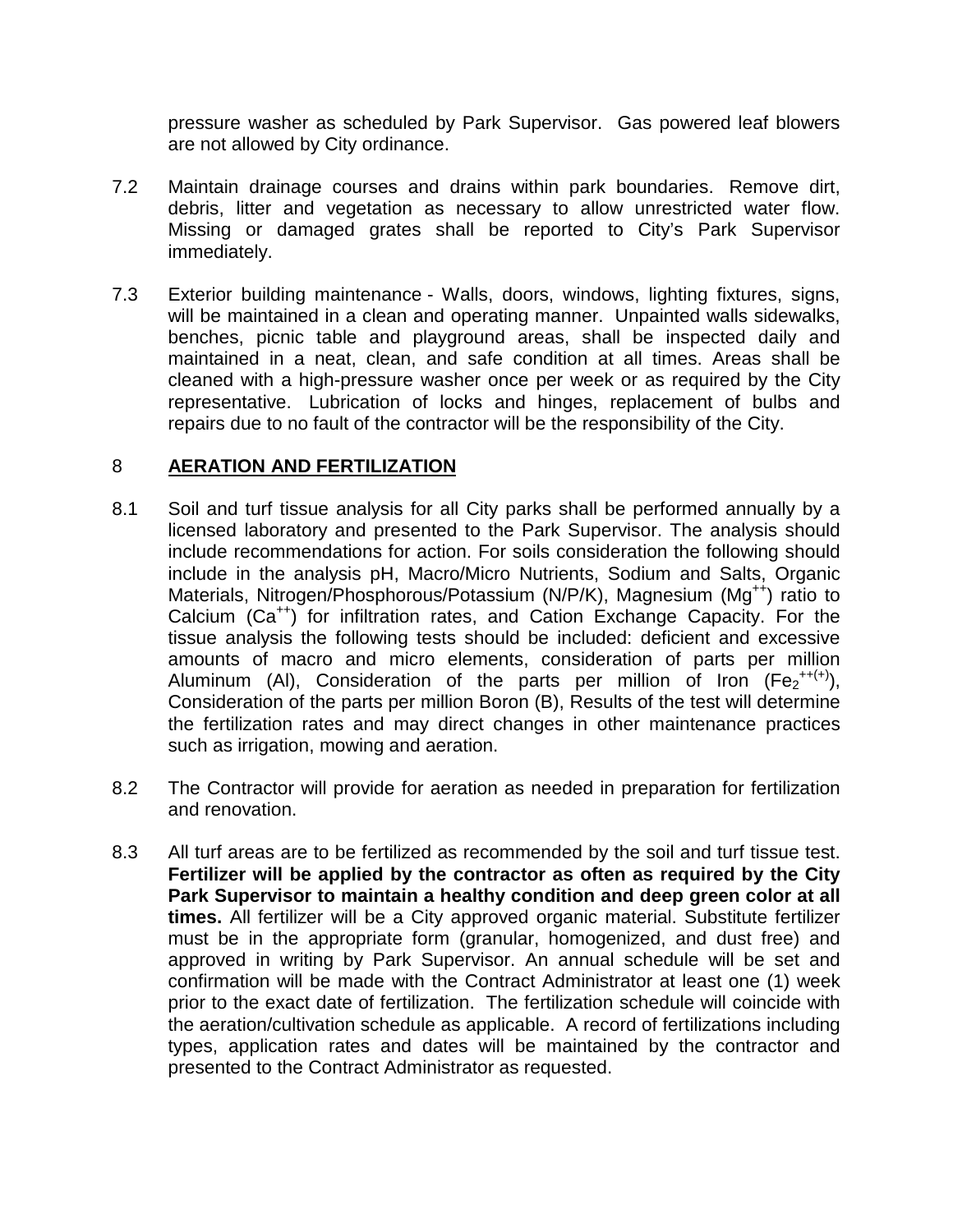- 8.4 Fertilizer shall be applied uniformly by a calibrated commercial spreader and watered into the soil immediately after application.
- 8.5 All shrub and ground cover areas shall be fertilized twice a year during the months of March and October. Fertilizer will be a balanced organic, and applied at a rate specified by the soil and tissue test or as determined by the Park Supervisor. If needed, foliar feedings will be used to maintain a healthy color. The Park Supervisor shall be notified one week in advance of the fertilization schedule and the Director, at the Director's discretion, may be present during the application process.

# **9 SHRUB, TREE AND GROUNDCOVER CARE**

- 9.1 The contractor shall be responsible for pruning of all plant material including shrubs and trees from ground level. All trees are included in required trimming operations. Large mature trees are to be maintained a minimum of 14 feet above ground level by the landscape contractor. All dead and damaged branches and limbs shall be removed at the point of breaking at the time breakage occurs. All trimmings and debris shall be removed and disposed of offsite at the end of each work day. **All pruning and trimming operations shall be in accordance with International Society of Arborist (ISA) standards.**
- 9.2 Pruning shall be done according to the natural growth of each individual plant to maintain proper plant health by cutting out dead, diseased or injured wood; to control growth when an unshapely shrub or tree might result; and to increase the quality of flowers. Trees and shrubs will also be trimmed as needed to prevent property damage or safety hazards such as sight restrictions, pedestrian obstruction etc.
- 9.3 Ground covers are edged as needed to prevent growth from interfering with other plant material and from growing over curbs, sidewalks, walls, fences, controller units, valve boxes quick couplers, or other appurtenances or fixtures.
- 9.4 Trim, shape and prune trees to maintain a safe, reasonable appearance. Public safety shall be a prime consideration in trimming trees. Tree overhang shall have a ground clearance of at least seventy-two inches (72") or as recommended by the City
- 9.5 All shrubs and trees shall be kept trimmed as necessary to keep all City signs clearly visible by traffic at all times. Shrubs shall not be allowed to grow higher than thirty inches (30") without the approval of the Director.
- 9.6 Cultivate ground surrounding shrubs, trees and ground cover as needed to maintain a healthy vigorous appearance and growth rate.
- 9.6 Shrub and Ground Cover Replacement The Contractor is expected to take all reasonable steps to mitigate climactic or other anticipated damage to shrub and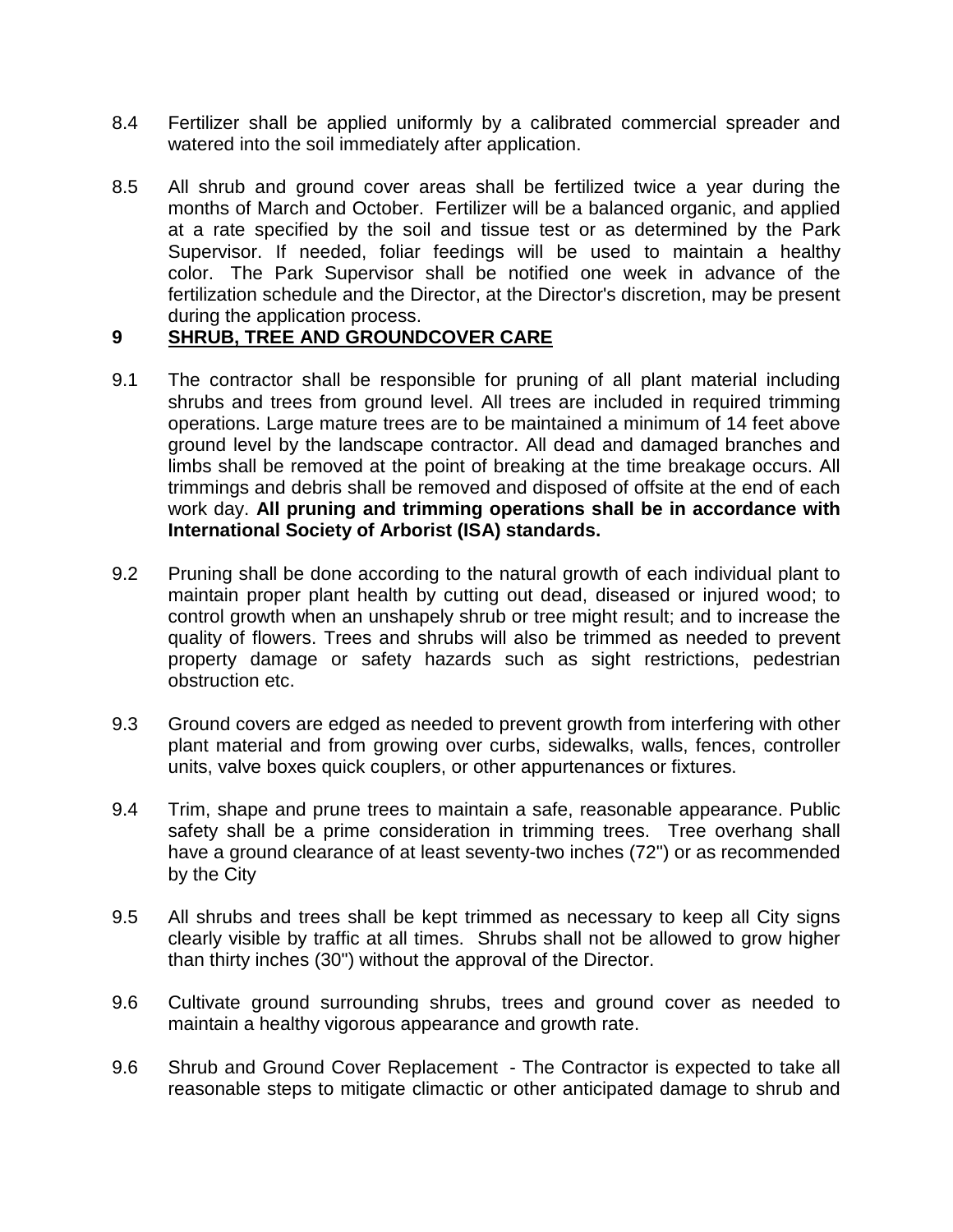ground cover. Shrubs and ground cover that are destroyed or die due to Contractor's negligence will be replaced at Contractor's expense. They will be replaced with the same material that existed unless the Contractor is otherwise notified by the Park Supervisor in writing. Substitutions for any plant materials must have prior approval in writing. Original plans and specifications should be consulted to determine correct identification of species.

9.7 All weeds will be removed by either chemical eradication, mechanical, or by hand. Weeds are to be removed from all shrub, ground cover areas, turf, along trails, in parking areas, walkways, arenas and trails within seven (7) days of becoming visible. Wood chips will be used in appropriate areas to prevent weeds. All work must be in accordance with the City Integrated Pest Management Policy.

## **10 BRUSH CLEARANCE**

- 10.1 Brush clearance will be performed to clear plant materials 10 feet from the edge of roads, parking areas, sidewalks and picnic tables on an ongoing basis.
- 10.2 Trails will be kept clear and brush cut back as needed to maintain city trail standards. Hazardous plants such as poison oak will be kept clear for a distance of 15 feet from trails and public walkways.
- 10.3 Contractor shall complete brush clearance annually on all properties as defined in scope of work. The clearance must be completed by the first day of June each year and satisfy the brush clearance standards as required by the Los Angeles County Fire Department and Malibu City Ordinance

#### **11 MOWING AND EDGING**

- 11.1 All turf areas are to be maintained weed free and with even coverage and an attractive appearance throughout. Turf health is a priority to provide a resilient sport surface with adequate regenerative capacity to withstand periods of high use.
- 11.2 Mowing All turf will be cut using a reel type mower and to the industry standards for the specific varieties of grass. The direction and pattern used in mowing large turf areas will be varied on a regular basis. The length to which the grass is cut will be determined by the Park Supervisor and may be changed at his discretion. All grass clippings, leaves and trash will be removed the same day the area is mowed and disposed of in accordance with City Ordinances. A mowing schedule will be established and maintained to the satisfaction of the City. The mowing schedule is intended to be completed weekly. In order to maintain a safe and attractive playing surface, sports fields may require more frequent mowing during certain times of the year. Changes in season and weather may require variations in the regular schedule to achieve a healthy, well-maintained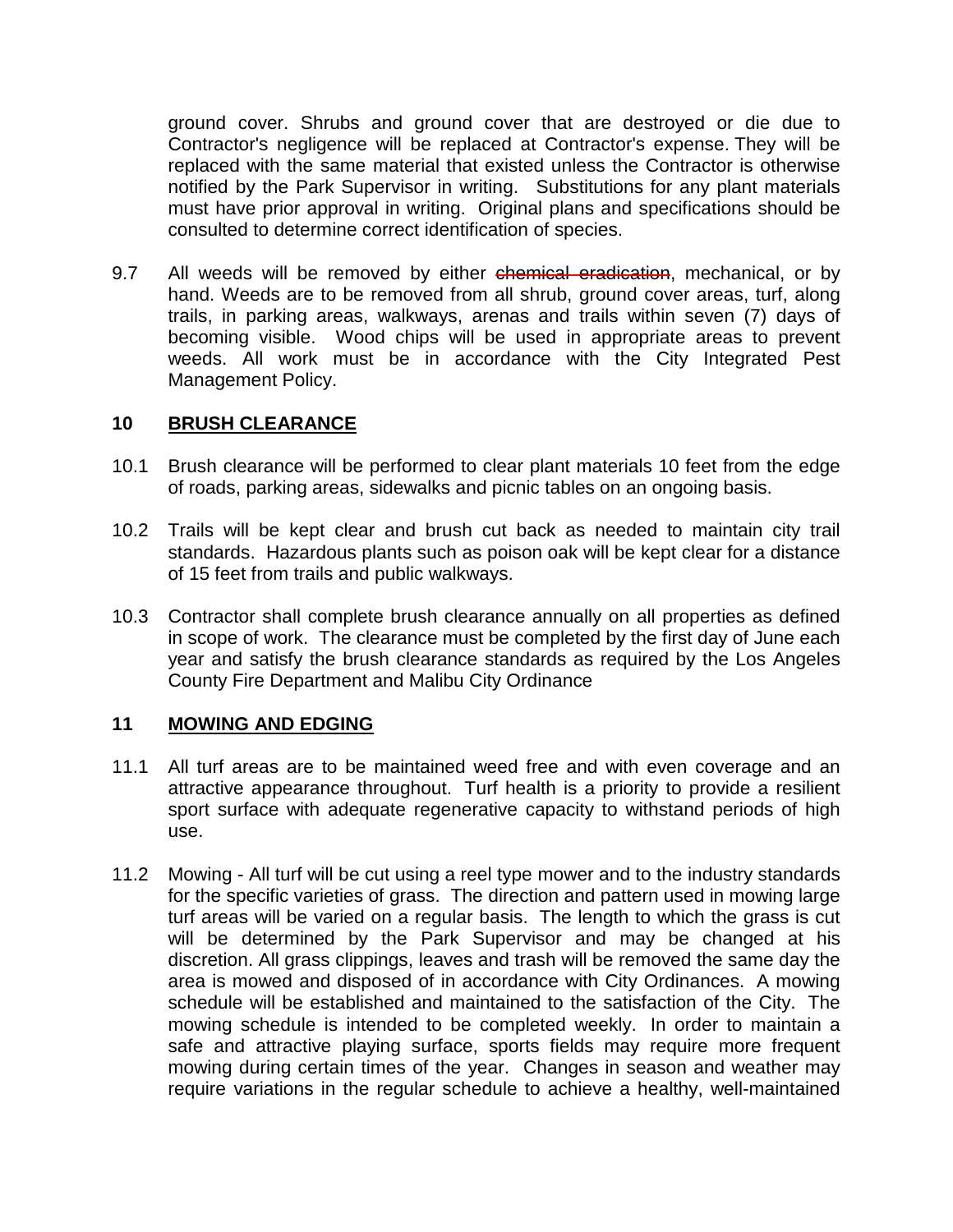turf. Storms and severe weather conditions may also interfere with the proposed schedule. Variations of the proposed schedule must be discussed with the Contract Administrator and approved by the Director in advance. In the event that a mowing is missed due to inclement weather, the Contract Administrator should be notified.

- 11.3 Edging After each cutting, the edge of the grass shall be trimmed to a neat and uniform line. Where trees and shrubs occur in turf areas, all grass shall be removed at least 6" from the trunks of trees and away from the drip line of shrubs, without damage to the shrub or tree. All sprinkler heads shall be trimmed around after each mowing in order to provide maximum water coverage. An edging schedule is to be considered part of the mowing schedule and shall be concurrent with the above mentioned mowing schedule.
- 11.4 Weed Control All weeds will be removed by either chemical eradication, mechanical, or by hand. Weeds are to be removed from all turf, shrub, ground cover areas, along trails, in parking areas, walkways, in fields, warning tracks, equestrian arenas and trails within ten (10) days of becoming visible.
- 11.5 Renovation, Dethatching Removal of all excessive thatch as scheduled at least once a year at the discretion of the Director in order to maintain acceptable turf appearance and health. Equipment will consist of standard renovating or vertical mowing type dethatching machine. The Director shall be notified at least one (1) week prior to the exact date of renovation.
- 11.6 Trim around trees, sprinkler heads, planters, mowing strips, walkways and fences. Tree trunks are not to be struck by mowers, "string trimmer", or other equipment.
- 11.7 Mowers shall be kept in proper adjustment. Mower blades must be kept sharp in order to obtain a clean, sharp cut and not damage the grass. Shredding or rough cutting of grass will not be permitted.
- 11.8 Mowing and edging must be accomplished Monday through Friday, between the hours of 7:00 a.m. and 3:00 p.m.
- 11.9 If holidays or weather conditions interfere with the regular mowing schedule, mowing and edging MUST be accomplished on the following day or as soon as conditions permit.
- 11.10 After mowing and edging, all trimmings and debris shall be swept, vacuumed, or blown off sidewalks and paved areas and disposed of. Discarding trimmings and debris into the street will not be permitted.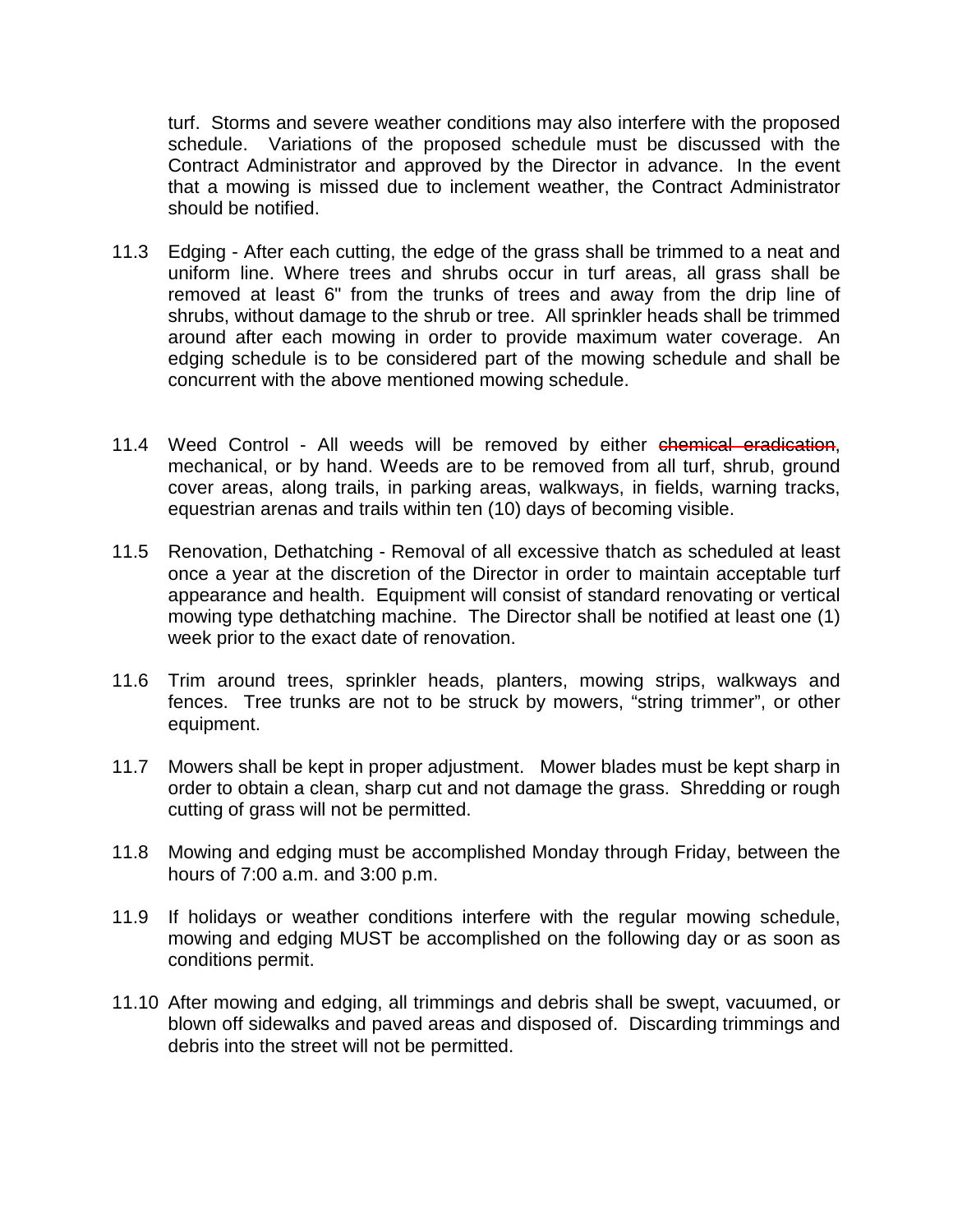## **12 DISEASE AND PEST CONTROL**

- 12.1 The contractor shall be responsible for the control and eradication of all diseases and insects affecting all plant material. Controls to include necessary use of integrated pest control systems involving the use of life history information and extensive monitoring. Control through prevention, cultural practices, pesticide applications, exclusion, natural enemies and host resistance. Only the safest, lowest odor and most environmentally friendly pesticides shall be used.
- 12.2 Best horticultural practices and methods of control shall be used; care must be taken in following label directions and in applications.
- 12.3 All safety regulations in handling and applying pesticides shall be adhered to in accordance with the City of Malibu Integrated Pest Management Policy and regulations set forth by the State of California Department of Food and Agriculture.
- 12.4 Contractor shall control all pests including but not limited to, gophers, moles, ground squirrels, snails, bees, ants, and other unwanted insects. The contractor will repair any and all damage done to turf, landscape and soil by activities of controlled pests.
- 12.5 The contractor shall control plant diseases caused by bacteria, viruses, or fungi.
- 12.6 All pesticides to be applied by a licensed applicator only. Contracting company must have all necessary licenses in order to apply pesticides. Prior to any pesticide application, submit a copy of a "Pest Control Recommendation" to the Director.
- 12.7 The Contractor shall submit annually to the IPM Coordinator or Park Supervisor of a list for approval of all chemical pesticides proposed for use under this contract. Attached to the list will be the current label and material safety data sheet and written recommendations for each chemical on the list. Additionally, any changes or updates made to this list shall be supplied to the IPM Coordinator or Park Supervisor as they are made. Materials included on this list shall be limited to chemicals approved for use by the State of California Department of Food and Agriculture. No chemical pesticide shall be applied until its use is approved in writing by the IPM Coordinator or Park Supervisor as appropriate for the proposed purpose. The application of chemicals shall conform to the current Los Angeles County Food and Agriculture regulations. A pesticide application form must be completed and submitted to the IPM Coordinator or Park Supervisor following each pesticide application. A pesticide usage report must be completed and submitted to the Park Supervisor at the end of each month for all pesticides applied during that month
- 12.8 Use of restricted use pesticides must be preceded by notification to the City representative one week prior to the planned application date. The notification must be in writing and shall include the pest control advisor's written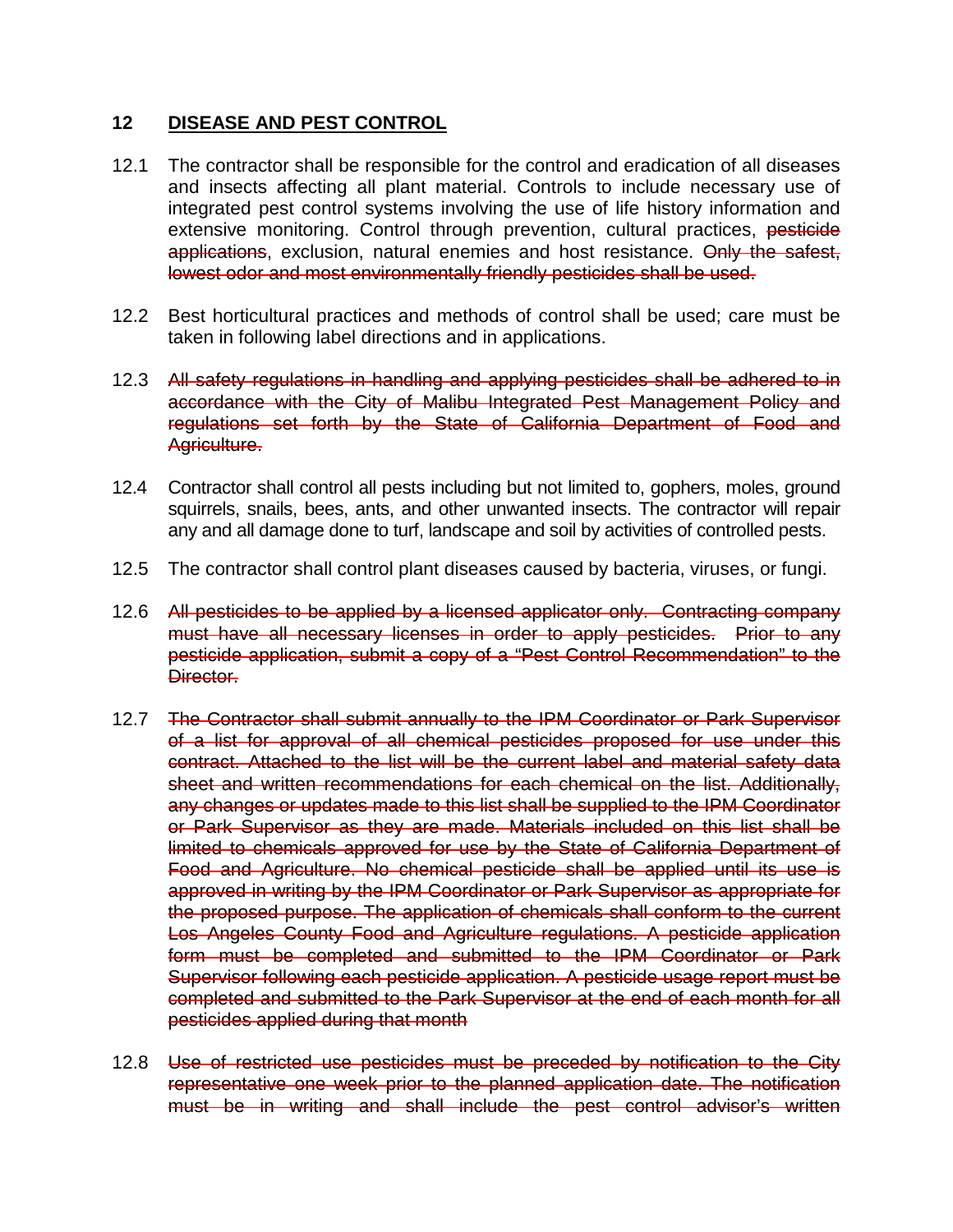recommendation. A permit from the County Agricultural Commissioner's office to apply any restricted use pesticide must be obtained, and a notice of intent shall be filed at least forty-eight (48) hours before applications with the Los Angeles County Agricultural Commissioner's office as per State and County guidelines.

12.9 The Contractor shall supply proper materials, licensed personnel, obtain required permits, licenses, registrations, pest control advisor recommendations in compliance with City, County, State and Federal regulations and laws. Copies of all County and State licenses, registrations, and permits required shall be supplied to the Park Supervisor on an annual basis. Contractor will assume responsibility and liability for the use of all chemicals and their applications. There shall be no applications of a pesticide without written permission from the City.

# **13 REPLACEMENT OF PLANT MATERIALS**

- 13.1 The contractor shall replace all plant material that has died because of lack of proper maintenance. This material includes turf, ground cover, shrubs and trees.
- 13.2 Any plant having had one-half or more of its foliage die back shall be considered dead; the Contract Administrator shall determine if a plant is dead, what plant replacement if any should be made, and shall notify the contractor of such.

## **14 GENERAL MAINTENANCE, INSPECTION AND LITTER CONTROL**

- 14.1 All trimmings, woodcuttings, trash, rubbish and debris shall be promptly removed and disposed by Contractor from the site during regular work schedule. All areas shall remain free of trash and debris.
- 14.2 All lawns, ground cover areas, areas around shrubs and trees next to buildings, fences, benches, sidewalks, tot lots, curbs and gutters shall be kept free from weeds, litter, rocks, glass and debris.

14.3 All cracks in sidewalks, curbs, street gutters and other areas shall be kept weeded.

14.4 Any eroded City right of ways, parking lots, trails, native and non native landscape, etcetera, shall be repaired by the replacement of same type of eroded material to bring them back to original condition and grade by the contractor.

## **15 DAILY LITTER AND TRASH CLEANUP**

The following tasks shall be performed at all city park sites five (5) days per week, Monday through Friday.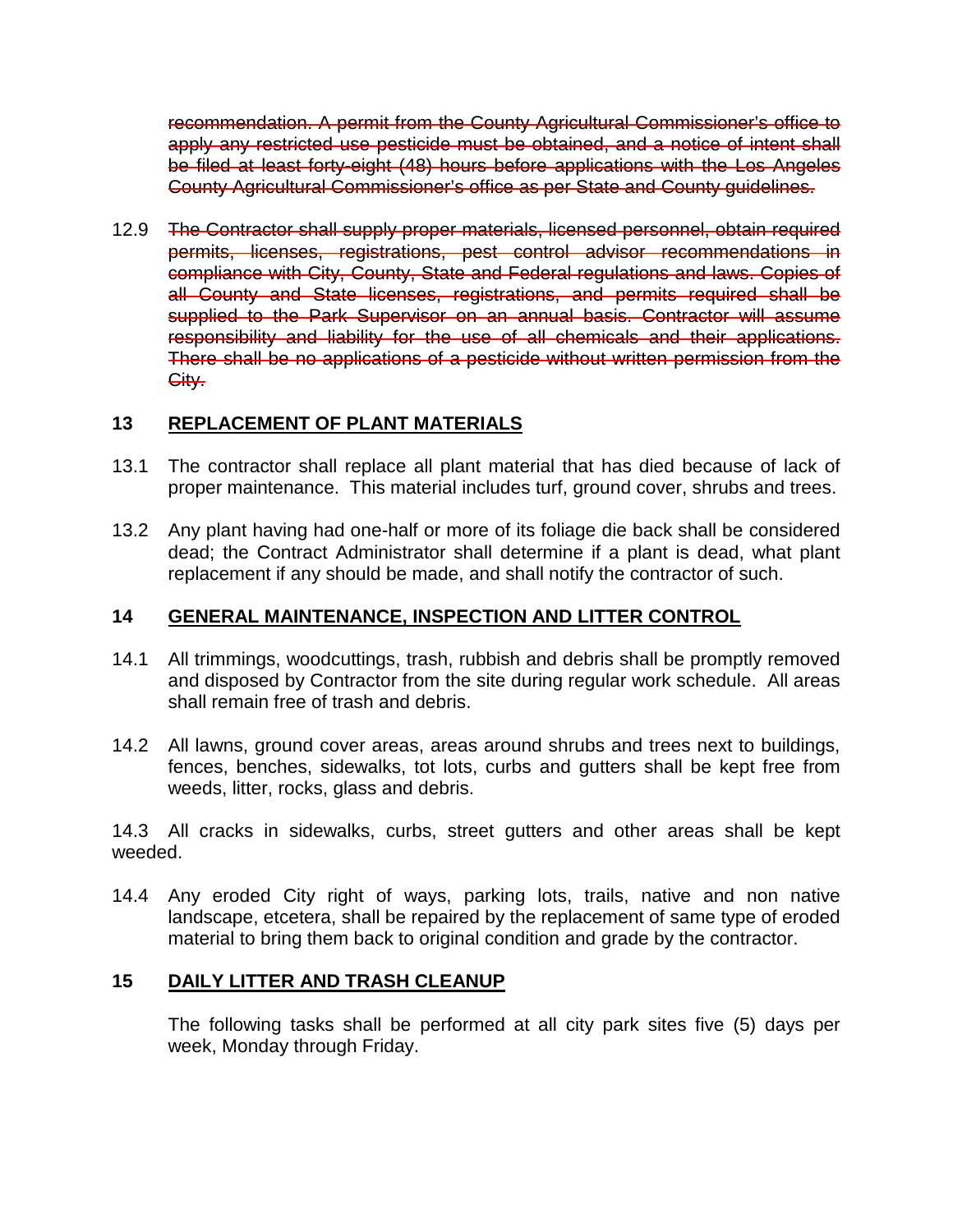- 15.1 Areas shall be policed and cleaned of debris and litter by the contractor daily. All hazards, potential hazards and damaged areas must be reported to the Director immediately.
- 15.2 Trash receptacles provided by the City and located at various sites shall be emptied daily. All trash, litter and debris collected from the park will be disposed of appropriately. Trash receptacles will be emptied as scheduled with clean liners provided. A three cubic yard dumpster will be provided by the City at Bluffs, Charmlee and Equestrian Parks for the disposal of normal trash and debris that will be emptied weekly at the City's expense. Large objects or excessive amounts of trash shall be removed by the contractor and disposed of in compliance with local ordinance. All green waste will be removed by the contractor for proper disposal and recycling.
- 15.3 Sidewalks and paved areas shall be swept and cleaned of any dirt or debris daily.

## **16 RUNOFF MITIGATION CONTROLS**

- 16.1 Runoff containing sediment, vegetation, construction waste, and other pollutants from landscape sites, public right of ways and parking areas shall be retained and controlled on site to the maximum extent practicable.
- 16.2 Any sediment or other materials which are released from the site shall be removed and properly disposed of the same day or as soon as practicable. Where determined necessary by the Director of Public Works or his or her designated representative, a temporary sediment barrier shall be installed.
- 16.3 Excavated soil located on site shall be controlled using best management practices to eliminate any material or sediment from running into the street or adjoining properties.
- 16.4 Wash downs of trucks or other equipment is prohibited.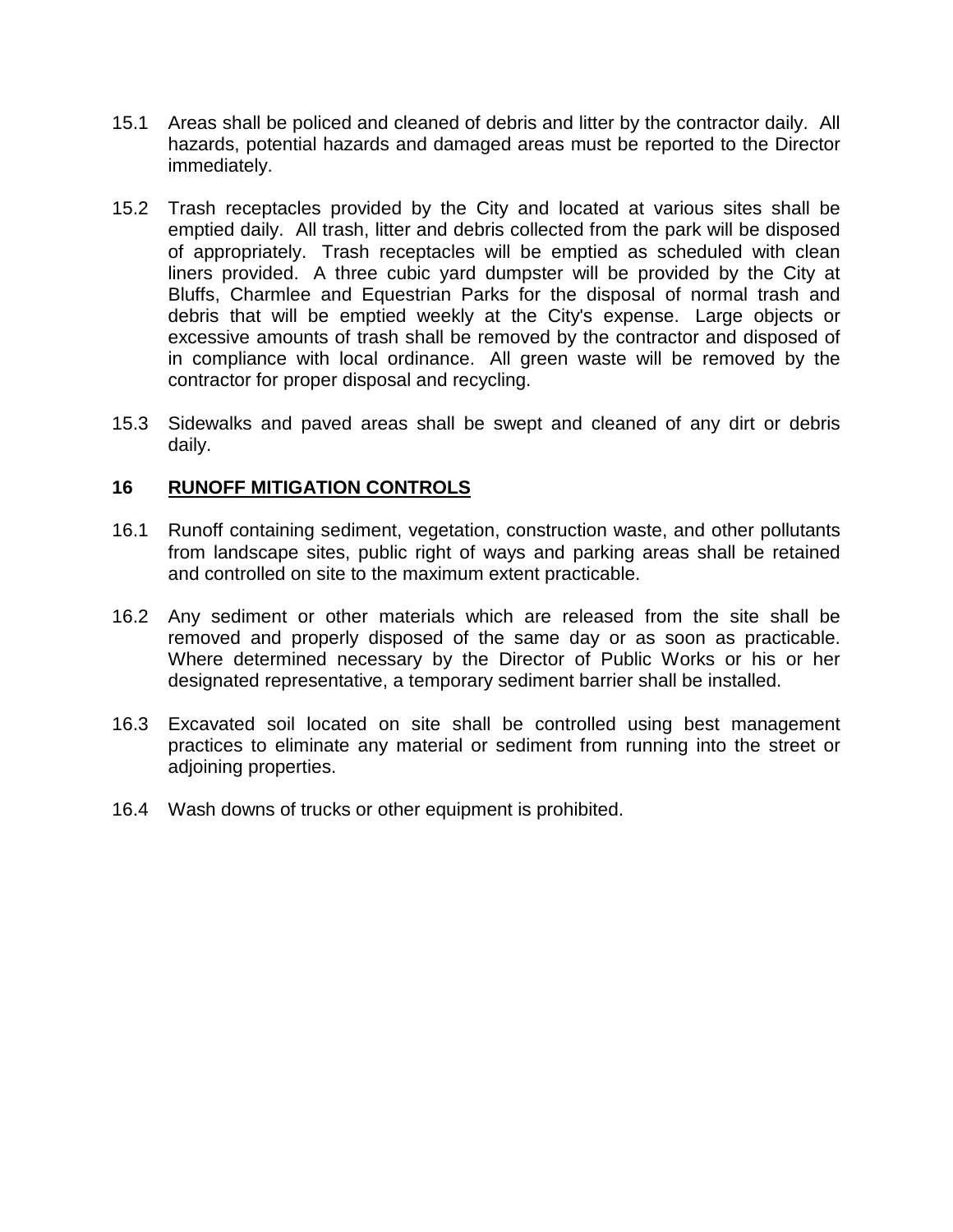Purpose: To establish best management practices for controlling pests that are harmful to the health, function or aesthetic value of park landscapes in an efficient, effective, and environmentally responsible manner, while paying careful attention to public safety.

\_\_\_\_\_\_\_\_\_\_\_\_\_\_\_\_\_\_\_\_\_\_\_\_\_\_\_\_\_\_\_\_\_\_\_\_\_\_\_\_\_\_\_\_\_\_\_\_\_\_\_\_\_\_\_\_\_\_\_\_\_\_\_\_\_\_\_\_\_\_\_\_\_\_\_\_\_\_

## Policy Statement:

IPM is a coordinated decision-making and action process that uses the most appropriate pest control methods and strategies in an environmentally and economically sound manner to meet pest management objectives. The elements of integrated pest management include: (a) preventing pest problems; (b) monitoring for the presence of pests and pest damage; (c) establishing action thresholds to determine when control measures and treatment strategies shall be implemented; (d) apply control measures using biological, cultural, mechanical and pesticidal control methods based on ecological impact, feasibility and cost effectiveness; and (e) evaluating the effects and efficacy of pest treatments.

## Implementation:

## **1. City Policy**

- A. Under this IPM policy, the City commits to implementing best management practices to reduce or eliminate the use of pesticides whenever feasible through the basic IPM principles as described below.
	- 1) Prevention The first line of pest control is through policy implementation and thoughtful planning.
	- 2) Action Thresholds The tolerance threshold level is the point when pest populations or environmental conditions indicate when control actions are to be taken.
	- 3) Identification and Monitoring Identify pests and monitor them so the appropriate control decisions can be made in conjunction with action thresholds.
	- 4) Control Measure Pest treatment strategies implemented to control pests through cultural, physical, biological or chemical control measures with a minimum impact on health, safety, the environment and non-target organisms.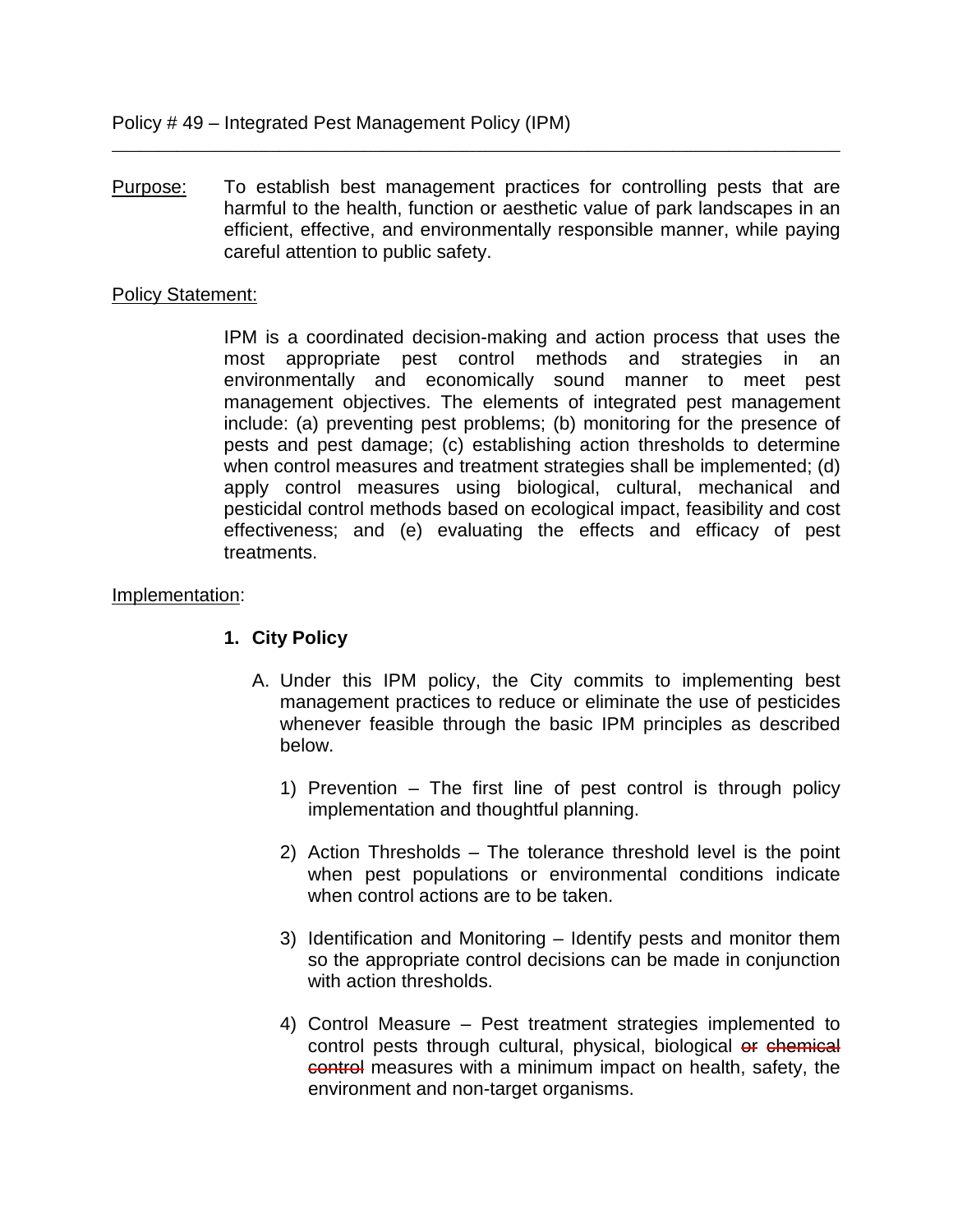5) Evaluate the effects and efficacy of control measures. After a control method is implemented, the efficacy of the treatment is evaluated. Based on this evaluation, methods will be modified in an effort to continually improve outcomes and refine best management practices.

# **2. Designation of IPM Coordinator**

The City of Malibu shall designate the Parks Recreation Director to serve as the IPM Coordinator to oversee implementation of this policy. This person will be the primary contact for all matters related to pest control for the city and act as a liaison between the city departments and pest management professionals. The IPM Coordinator will serve as a contact for the public seeking information about pesticide use or other pest management practices. The IPM Coordinator will also be responsible for the developing and maintaining an IPM Operations Manual for the City.

Date Adopted: October 28, 2013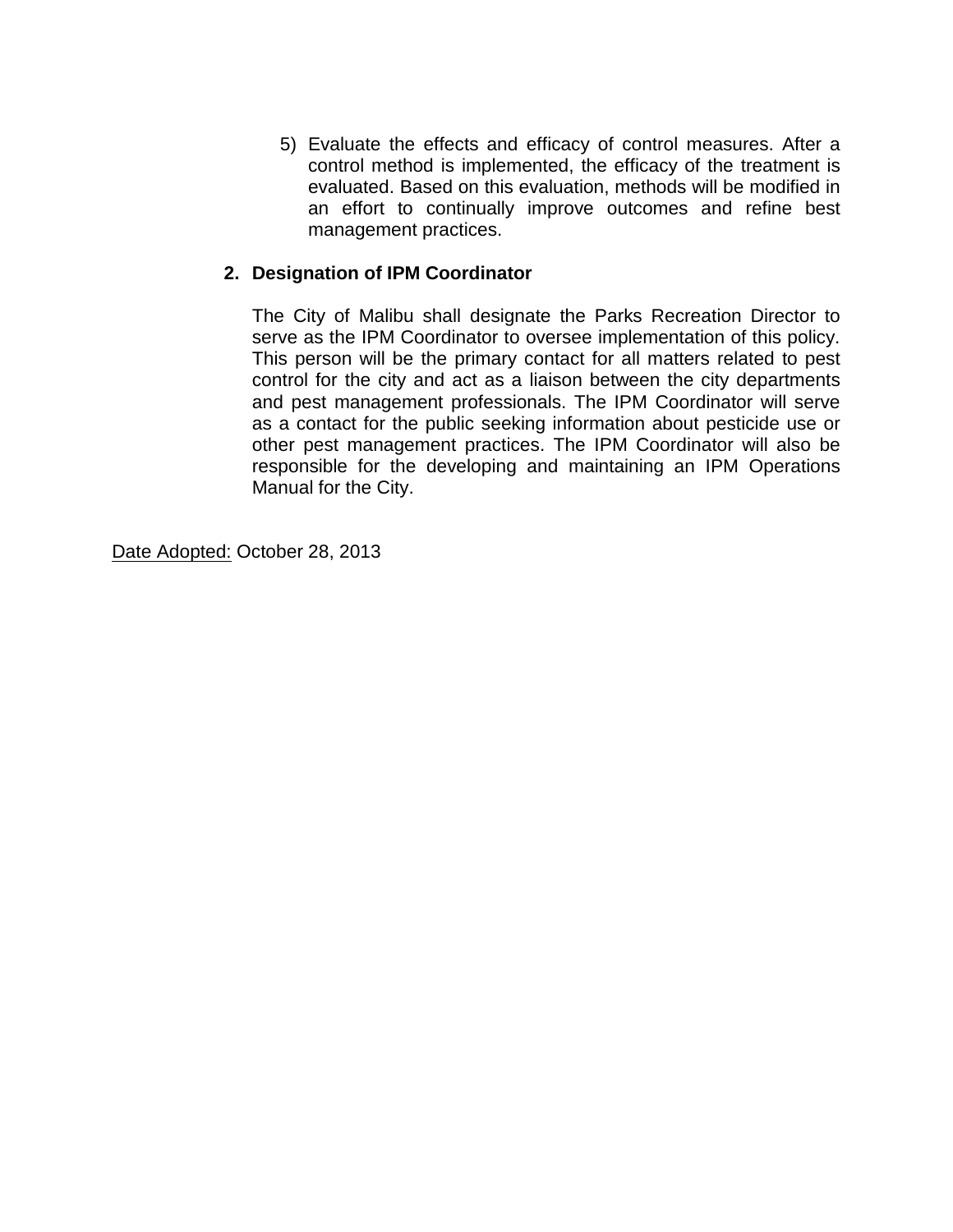# City of Malibu **Integrated Pest Management Program**

## **Introduction**

The purpose of the IPM Program (IPM) is to establish and implement best management practices for controlling pests that are harmful to the health, function or aesthetic value of park landscapes in an efficient, effective, and environmentally responsible manner.

IPM is a coordinated decision-making and action process that uses the most appropriate pest control methods and strategies in an environmentally and economically sound manner to meet pest management objectives.

Under the IPM policy, the City commits to implementing best management practices to reduce or eliminate the use of pesticides whenever feasible through the basic IPM program principles as described below.

- 6) Prevention The first line of pest control is through policy implementation and thoughtful planning.
- 7) Action Thresholds The tolerance threshold level is the point when pest populations or environmental conditions indicate when control actions are to be taken.
- 8) Identification and Monitoring Identify pests and monitor them so the appropriate control decisions can be made in conjunction with action thresholds.
- 9) Control Measure Pest treatment strategies implemented to control pests through cultural, physical, biological or chemical control measures with a minimum impact on health, safety, the environment and non-target organisms.
- 10)Evaluate the effects and efficacy of control measures. After a control method is implemented, the efficacy of the treatment is evaluated. Based on this evaluation, methods will be modified in an effort to continually improve outcomes and refine best management practices.

#### **Integrated Pest Management Methodology**

The IPM is a pest management strategy that focuses on long-term prevention or suppression of pest problems through a combination of integrated techniques such as policy implementation, planning, monitoring for pest presence and establishing treatment threshold levels, improving sanitation, and employing mechanical and physical controls. Pesticides that pose the least possible hazard and are effective in a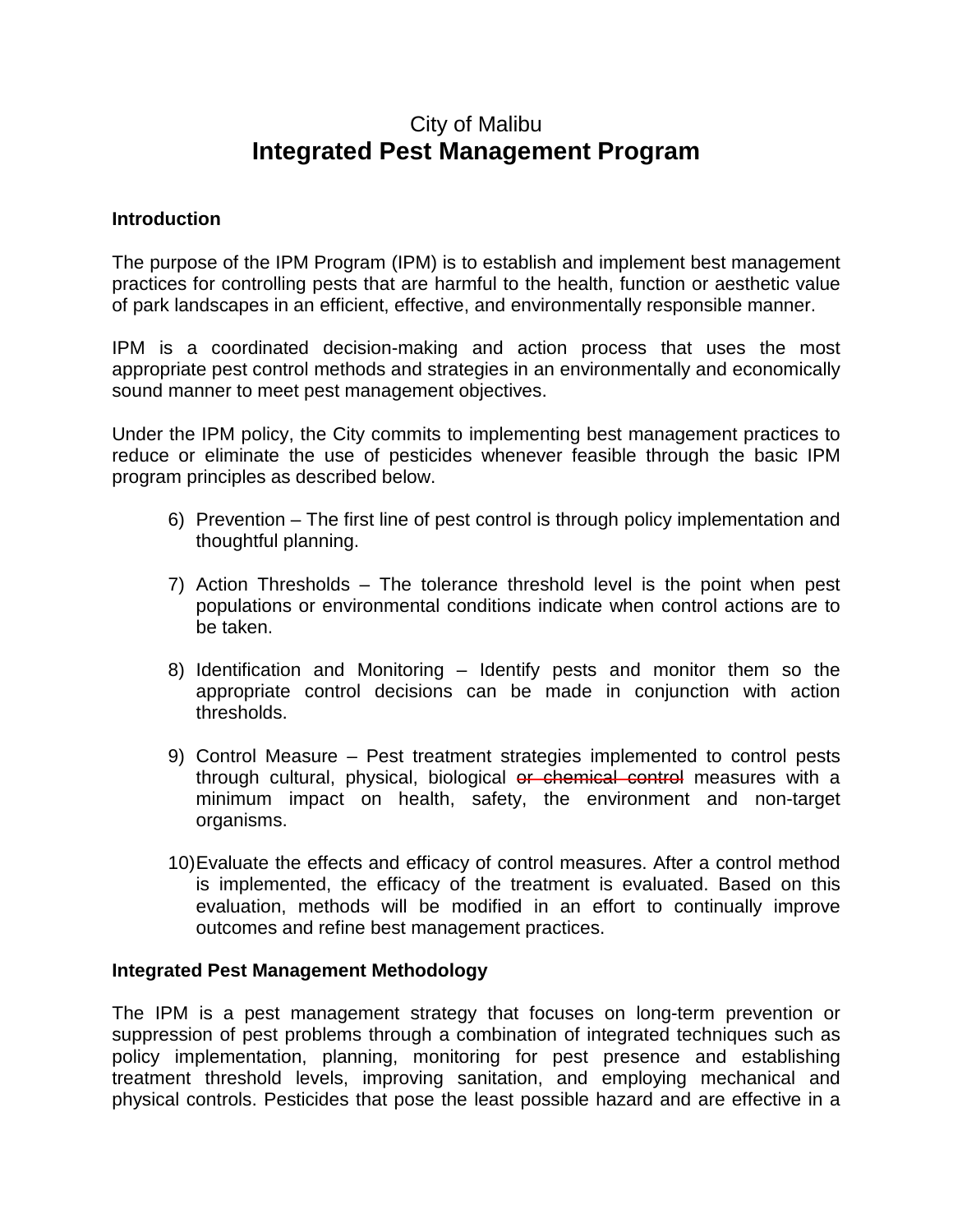manner that minimizes risks to people, property, and environment, are used only after careful monitoring indicates they are necessary.

## **Methodology**

- 1) IPM Policy Establish best management practices to control pests that are environmentally sensitive, effective and financially feasible.
- 2) Design and Plant Selection Incorporate landscape designs and plant selections that minimize pest management issues.
- 3) Cultural Practices Maintain cultural practices that establish healthy landscapes and assist in maintaining their resistance to pest problems.
- 4) Physical Controls Employ mechanical and physical methods to manage pests.
- 5) Biological Controls Where applicable, introduce natural predator of pest as biological control and minimize disruption of natural pest controls that may be present.
- 6) Chemical Controls Use of the least toxic naturally and synthetically derived pesticides available when non-chemical alternatives prove to be ineffective or cost prohibitive.

#### Selection Criteria for Pest Management Method

In selecting a pest management method all personnel shall consider the following factors and any additional factors relevant to the selection.

- 1) Nature of the site
	- Susceptibility to erosion and potential soil movement from water runoff
	- Intended use and function of the landscape
	- Feasibility of the control method, site location and scope of the problem
	- Relative importance and public expectation of the site and plantings
	- Site conditions such as soil type, grade, drainage patterns, and presence of surface water
- 2) Possible health and safety effects Consider both short and long-term toxicological properties and any other related potential health effects of the materials or methods, both to the applicator and the public
	- Equipment operation safety issues for both the operator and the public
	- Worker safety and worker injury issues involved with carrying out the method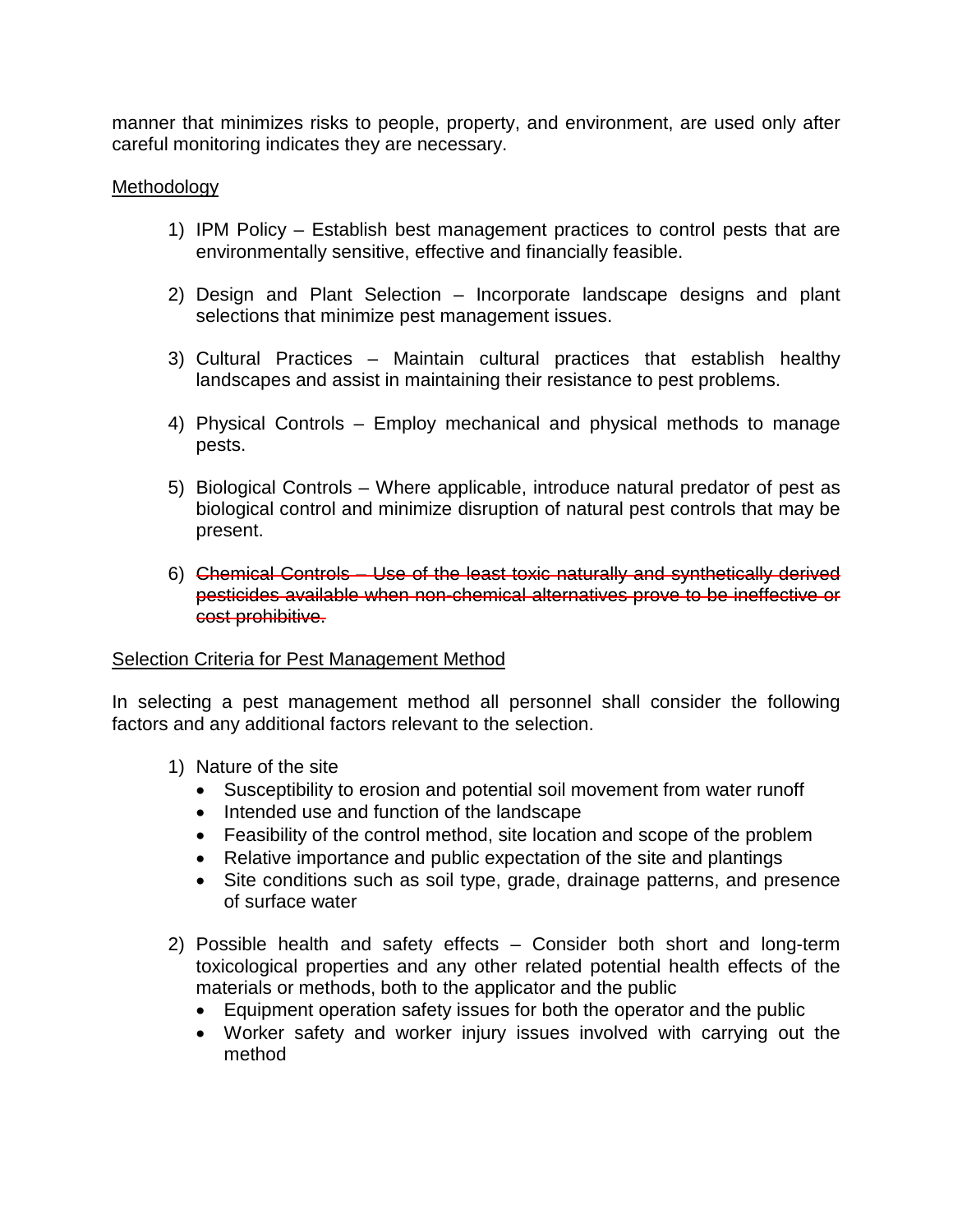- 3) Possible environmental effects Consider both acute and chronic toxicity and related potential effects of the material or method to non-target organisms including mammals, birds, amphibians, fish, invertebrates and other organisms
	- Environmental effects from potential bioaccumulation
	- Potential impacts to non-target plants and other organisms from materials or methods
	- Potential impacts to federally listed threatened or endangered species
	- Possible introduction or establishment of invasive plants
- 4) Costs Short and Long Term Financial Impacts
	- Costs of the material or method
	- Application and labor costs
	- Length and quality of pest control
	- Feasibility of using a particular method or product
- 5) Characteristics of the Product
	- Target pests and target sites of the product being used
	- Possible residual effect, decomposition pathways, rates, and breakdown products
	- Volatility and flammability
	- Product formulation and package size
	- Leachability, solubility, and surface and soil bonding characteristics of the product
	- Ease of cleaning equipment after use
	- Positive and negative synergistic effects of pesticide combinations
- 6) Special Considerations
	- Application equipment availability
	- Method of delivery
	- Weather conditions
	- Previous pesticide applications to the site and the interval between treatments
	- Possible development of pest resistance to a particular management method or material
	- For natural area invasive plant removal, the presence of nesting birds in area to be treated

## **Designation of IPM Coordinator**

The Parks Recreation Director shall serve as the IPM Coordinator responsible for oversight and implementation of the IPM Program. This person will be the primary contact for all matters related to pest control for the city and act as a liaison between the city departments and pest management professionals. The IPM Coordinator will be the primary contact for the public seeking information about pesticide use or other pest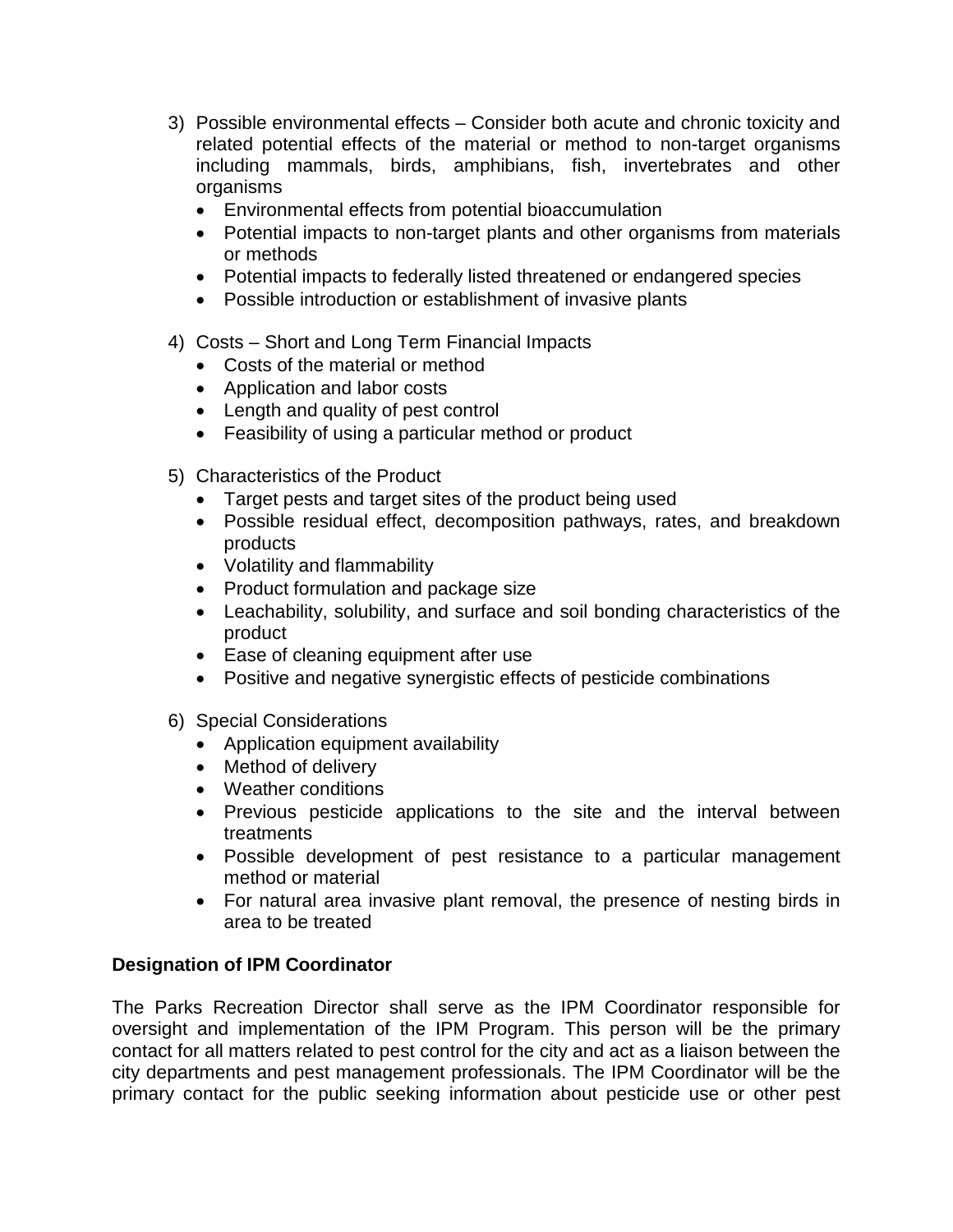management practices. The IPM Coordinator will also be responsible for the developing and maintaining an IPM Operations Manual for the City.

# Responsibilities of IPM Coordinator

- 1) Serve as the primary contact for pest control on city property for all city staff and officials; organize IPM trainings for city staff as needed;
- 2) Maintain written records of cultural practices, mechanical control, prevention strategies and other non-toxic pest control activities as well as pesticide use, including requests for Limited Use Exceptions;
- 3) Develop and maintain an Integrated Pest Management Operations Manual including standardized documentation sheets for use in tracking pest populations, pest control actions and effectiveness reports.
- 4) Work with city staff and contractors to maintain and update those sheets;
- 5) Develop and maintain a list of pesticides that may be used by the City, make it available to the public on the city website, and update it annually;
- 6) Create standardized signage for use in public notification. Signage will include date of application, the name and type of product used, the signal word, the active ingredient(s) and a contact phone number where the public may call to obtain information or the website address here the public can access the information on the pesticide application;
- 7) Provide information to the public on pest control and IPM on the Parks Department's webpage and update it regularly, including the list of allowed pesticides and their active ingredients and inert ingredients, advance posting of pending pesticide applications by location, links to this IPM policy, and contact information for the IPM Coordinator;
- 8) Evaluate the IPM Program on a regular basis;
- 9) Ensure that pest management practices carried out by city staff and contractors are consistent with the IPM Policy;
- 10)The IPM Coordinator shall work with City staff or contractors to regularly monitor city property for pests.

## **Pest Management Planning**

## Assessment of Condition or Need

The IPM Coordinator and other City staff or contractors shall set action thresholds specific to the types of properties and pests identified, work to prevent pests, evaluate and document management of City properties.

## Guidelines for Pest Treatment

If it is determined that treatment is needed, the following criteria hierarchy is used in determining the appropriate strategy:

1) Least disruptive of natural controls;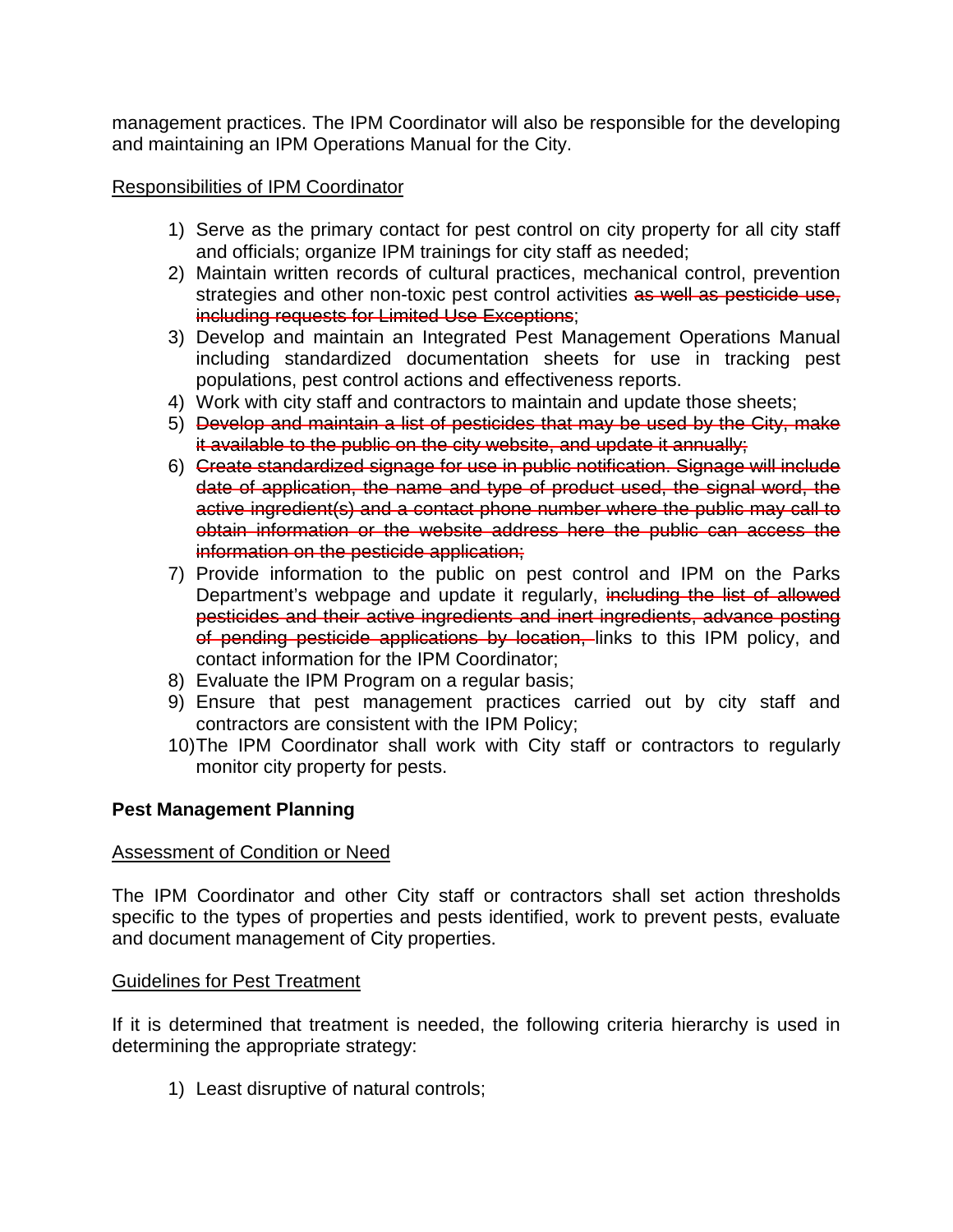- 2) Least hazardous to human health;
- 3) Least toxic to non-target organisms;
- 4) Protective of wildlife and the native habitat
- 5) Least damaging to the ocean, streams and the natural environment;
- 6) Cultural, biological and mechanical solutions have been considered and evaluated;
- 7) Prior treatments used on site to control the pest and an evaluation of the success of that approach;

#### **Contracts, Notification and Recordkeeping**

#### **Contracts**

All contractors who manage pests on city owned property shall be required to adhere to the guidelines established in the city's IPM policy and pest management plan. The IPM Coordinator shall develop contracts that reflect this policy and selection of contractors will target those who can and will comply with this IPM policy.

#### **Notification**

The City shall provide public notification (as required) of use of pesticides in the following manner:

- 1) Signs of a standard design and 8.5 inches x 11 inches in size, easily recognized by the public and workers, shall be posted at regular public access points to the targeted area according to product requirements in advance of application and remain in place per product label instructions after application.
- 2) Signage shall also comply with any applicable State/Federal law and product label instructions.
- 3) Signs shall contain:
	- Trade name, active and inert ingredients of the pesticide product;
	- Target pest;
	- Date of posting;
	- Dates of anticipated pesticide use and date of actual pesticide use;
	- Signal word (keep of reach of children, caution, warning, and danger) indicating the toxicity category of the pesticide product;
	- Date for re-entry of staff and the public to the treated area, if applicable;
	- Name and contact number for the IPM Coordinator.

#### Recordkeeping and Reporting

The IPM Coordinator shall keep written records, available to the public, of all pest management activities, including any commercial pesticide applications, restricted pesticide applications and non-pesticide methods, including no-action, used to control or prevent pests for at least two years.